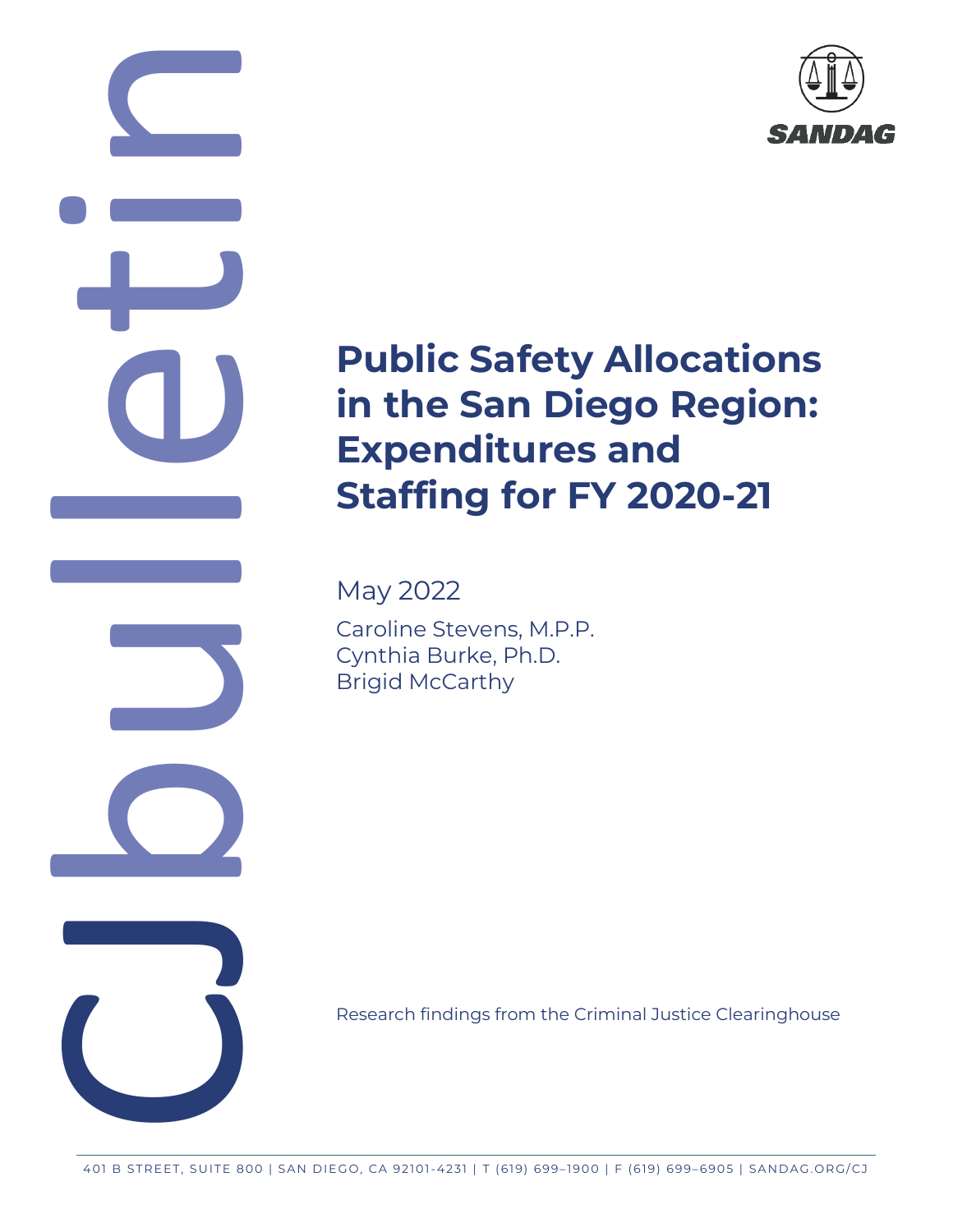# **Introduction**

This annual Criminal Justice (CJ) Bulletin is part of the "Crime in the San Diego Region" series (made possible through the support of SANDAG member agencies) and focuses on regional public safety allocations over the past ten years. County and municipal public safety expenditures and staffing for FY 2020–21 are compared to FY 2011-12 (ten years ago), FY 2016–17 (five years ago), and FY 2019–20 (one year ago). Actual expenditures, adjusted to current dollars, are used for all years presented in this report to ensure comparability across categories and jurisdictions. [1](#page-1-0) The methodology section at the end of this bulletin explains how the data were compiled. Specifically, this bulletin describes:

- how dollars are spent in parts of the CJ system regionally over time;
- how jurisdictions have allocated dollars for law enforcement;
- how this information is related to the population served; and
- how staffing figures are related to expenditures.

It should be noted that while this CJ Bulletin has annually presented updated information, 2021 was different in many ways, from the continuing COVID-19 pandemic and public health crisis to an ongoing focus, discussion, and action related to equality and equity. While it is outside the scope of this report to delve deeply into these issues, regional law enforcement agencies did provide qualitative information on these topics, which is described at the end of this report. As the jurisdictions in the region move forward in the current fiscal year with discussions related to how public safety and health needs can best be met, SANDAG staff will continue to work with them to capture how this is reflected in their annual expenditure data.

# **Public safety expenditures**

In FY 2020–21, \$2.45 billion was spent for local public safety efforts in the San Diego region. When adjusting previous years for inflation using the Consumer Price Index (CPI), these expenditures<sup>[2](#page-1-1)</sup> represent a slight decrease since last year. Public safety

# *Highlights*

- The region's public safety expenditures in FY 2020–21 were \$2.45 billion, 3% lower than one year ago. This equates to \$734 per resident.
- Expenditures in FY 2020–21 were lower for all categories except public defense, compared to the prior year.
- Roughly one in every three general fund dollars (33%) for all incorporated cities with individual police departments was dedicated to law enforcement, ranging from 23% to 46% across jurisdictions.
- Regionally, there were 1.29 sworn officers per 1,000 residents in FY 2020-21 (ranging from 1.01 to 2.15), a figure which remains much lower than the most recent national figure (2.4).
- Across the eleven law enforcement agencies, a total of \$92.45 million was budgeted for overtime expenses in FY 2020-21, but a total of \$90.08 million was spent.

expenditures were 3% lower than one year ago and 6% higher than five years ago (\$2.32 billion) (Figure 1 and Appendix Table 1). This one-year decrease was due in large part to decreased operating expenditures largely related to COVID-19 circumstances, such as fewer large events to police and manage, as well as frozen city budgets and salaries. Significant impacts from the COVID-19 pandemic are still unfolding as cities continue to make fiscally responsible and strategic decisions about how to use funds to address the financial challenges ahead. Conversely, the fiveyear increase was largely due to an increase in personnel and retirement costs. Based on the 2020 population estimate of the San Diego region, the cost for public safety per resident in FY 2020–21 was \$734 (not shown).

<span id="page-1-0"></span><sup>&</sup>lt;sup>1</sup> Actual expenditures are updated for prior years annually based on the current CPI and most recent agency data. Dollar amounts presented here may vary from those presented in prior reports. More detail regarding the adjustments made to figures is provided in the methodology section of this bulletin.

<span id="page-1-1"></span><sup>&</sup>lt;sup>2</sup> As of FY 2011-12, facilities and maintenance costs are excluded from all agencies' expenditures.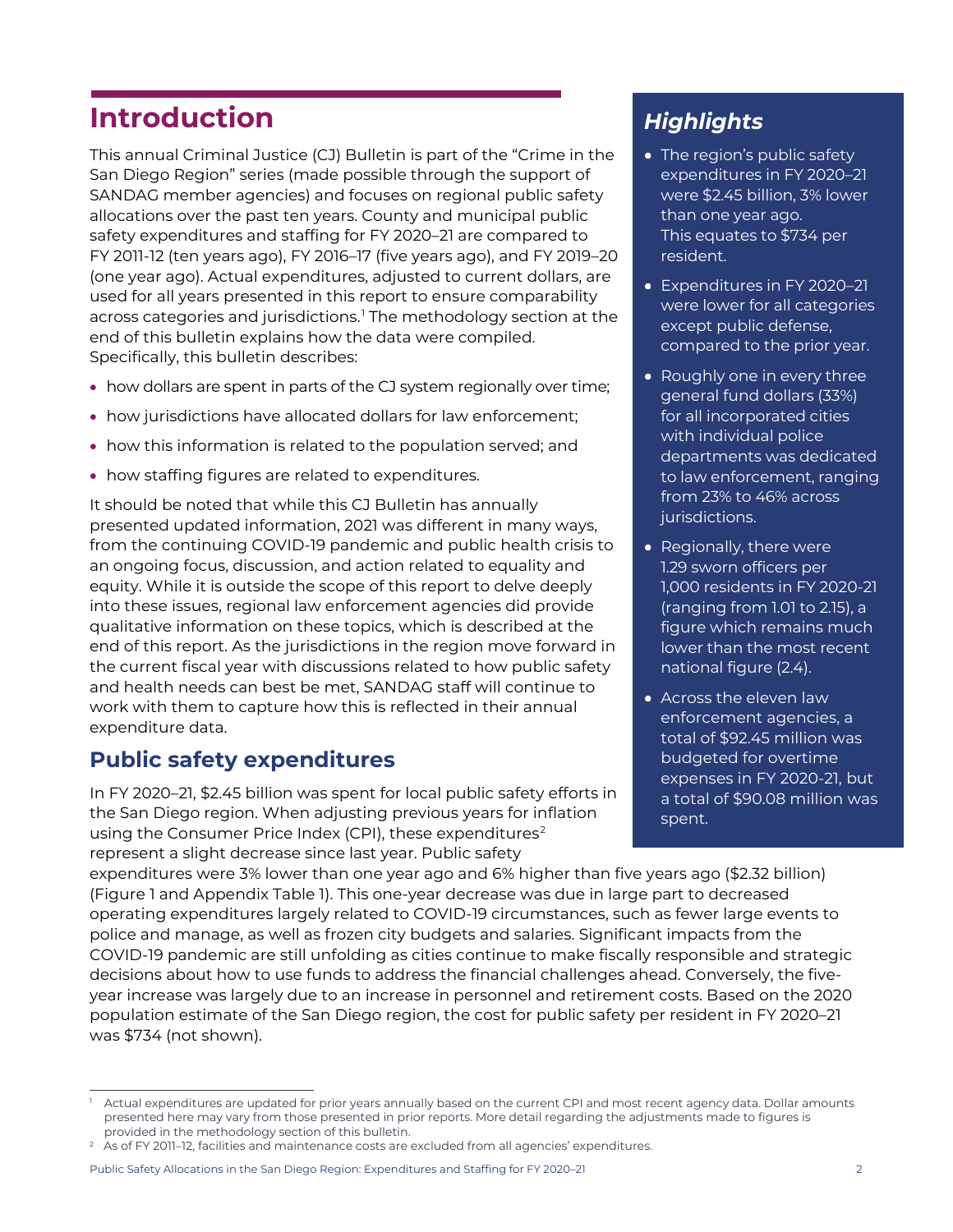#### Figure 1



#### **Public safety spending in the San Diego Region FY 2011–12 through FY 2020–21**

*Sources: SANDAG; San Diego County and Cities' Expenditures*

To supplement budgets, local public safety agencies rely on grants to fund operations and special programs. Overall, 16 agencies reported spending a total of \$62.92 million in grant funds<sup>[3](#page-2-0)</sup> in FY 2020–21 (3% of total expenditures, a 1% decrease from the prior year). Grant fund expenditures ranged from <1% to 9% of actual expenditures (Appendix Table 9).

### **Distribution across categories**

Half (50%) of the public safety dollars spent in FY 2020–21 were allocated to law enforcement activities, with the other half divided across the six remaining categories (Table 1). [4](#page-2-1) These proportions have been relatively stable over time (not shown).

#### Table 1

#### **How public safety expenditures were allocated in FY 2020–21**

| Law enforcement | 50% |
|-----------------|-----|
| Corrections     | 19% |
| Court-related   | 10% |
| Prosecution     | 9%  |
| Probation       | 6%  |
| Public defense  | 4%  |
| Other           | .3% |
|                 |     |

#### **Total = \$2,454,078,808**

*Note: Percentages do not equal 100 due to rounding. Sources: SANDAG; San Diego County and Cities' Expenditures*

<span id="page-2-0"></span>The type of additional funding received from grants was at the discretion of the reporting agencies and there may be variability regarding what additional funding was or was not included.

<span id="page-2-1"></span>The "Other" category includes the San Diego County's Public Safety Executive Office, Child Support Services, Citizens' Law Enforcement Review Board, and the City of Oceanside Harbor Police.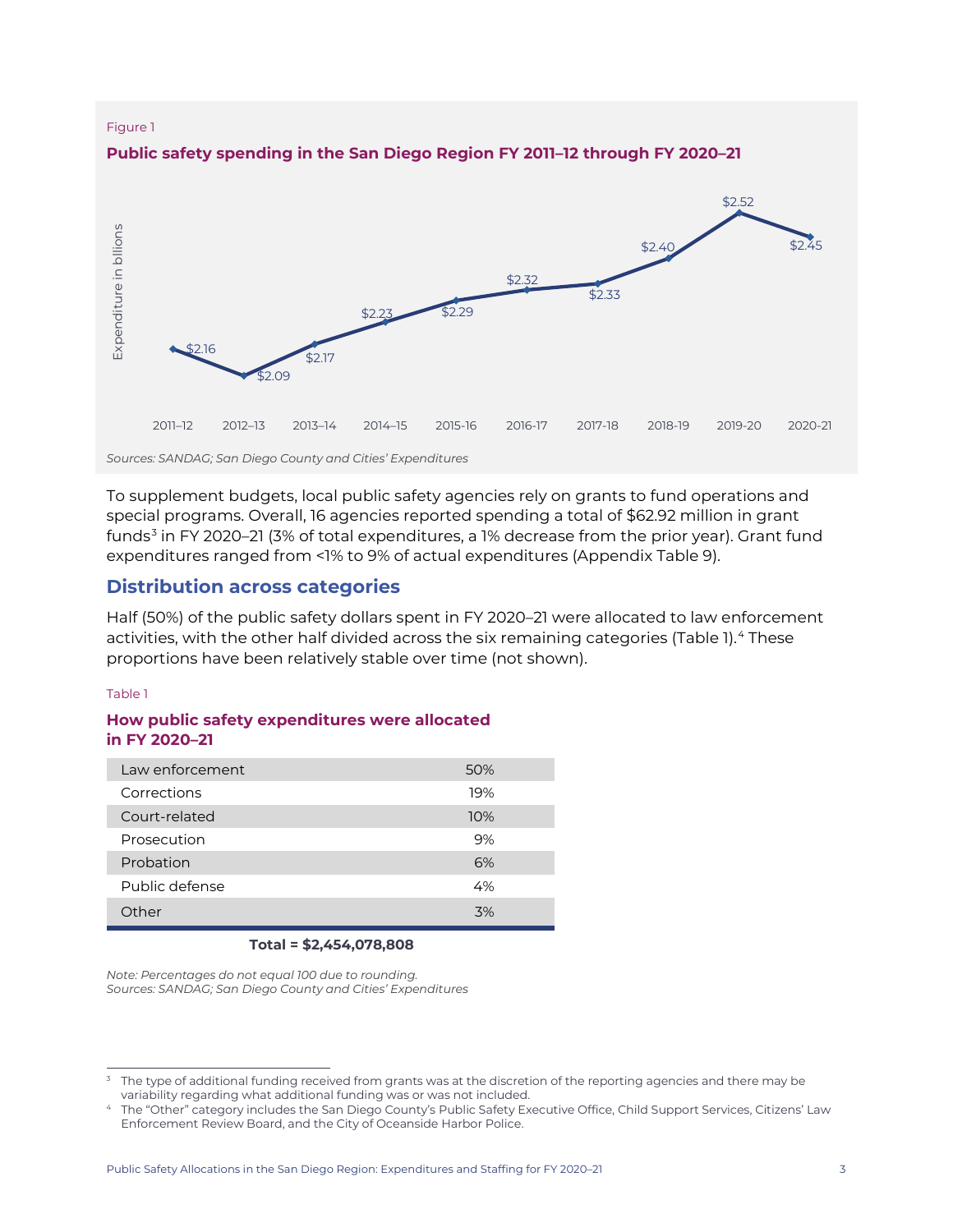# **Changes across categories**

In FY 2020–21, public safety spending increased by 3% in only one category (public defense) and decreased in the other six, compared to the prior year. Decreases ranged in value from 9% (court-related and probation field services & admin) to 1% (corrections and prosecution) (Figure 2 and Appendix Table 1). These changes across categories are explained in more detail in the following sections.



#### Figure 2

*Sources: SANDAG; San Diego County and Cities' Expenditures*

#### **Law enforcement**

Almost \$1.23 billion was spent for regional law enforcement activities in FY 2020-21 (Appendix Tables 1 and 3). Law enforcement expenditures decreased by 2% over the past year, which was the first decrease for this category in eight years. The difference in population size served by the ten reporting agencies (Figure 3) is a likely factor contributing to the significant variation in annual expenditures across each of the jurisdictions (excluding the Harbor Police $^{\rm 5)}$  $^{\rm 5)}$  $^{\rm 5)}$ , which ranged from \$14.07 million in Coronado to \$533.30 million in the City of San Diego (Figure 4 and Appendix Table 3). The Harbor Police Department's FY 2020–21 expenditures were \$38.13 million.

Across the eleven agencies (including Harbor Police), five increased spending over the past year, ranging from <1% (El Cajon) to 4% (La Mesa) (Figure 5 and Appendix Table 3). The other six agencies decreased their spending, ranging from 10% (Carlsbad) to 2% (National City). Increases in agency expenditures were largely related to increase in equipment and/or staffing costs, either through negotiated salaries, new staff, overtime, or increased costs due to retirement and/or health care benefits. Decreases in agency expenditures were primarily due to COVID-19 circumstances and salary savings from unfilled or reduced positions.

<span id="page-3-0"></span><sup>&</sup>lt;sup>5</sup> Harbor Police is not shown in Figure 3 because there is no population base related to the area served by this agency.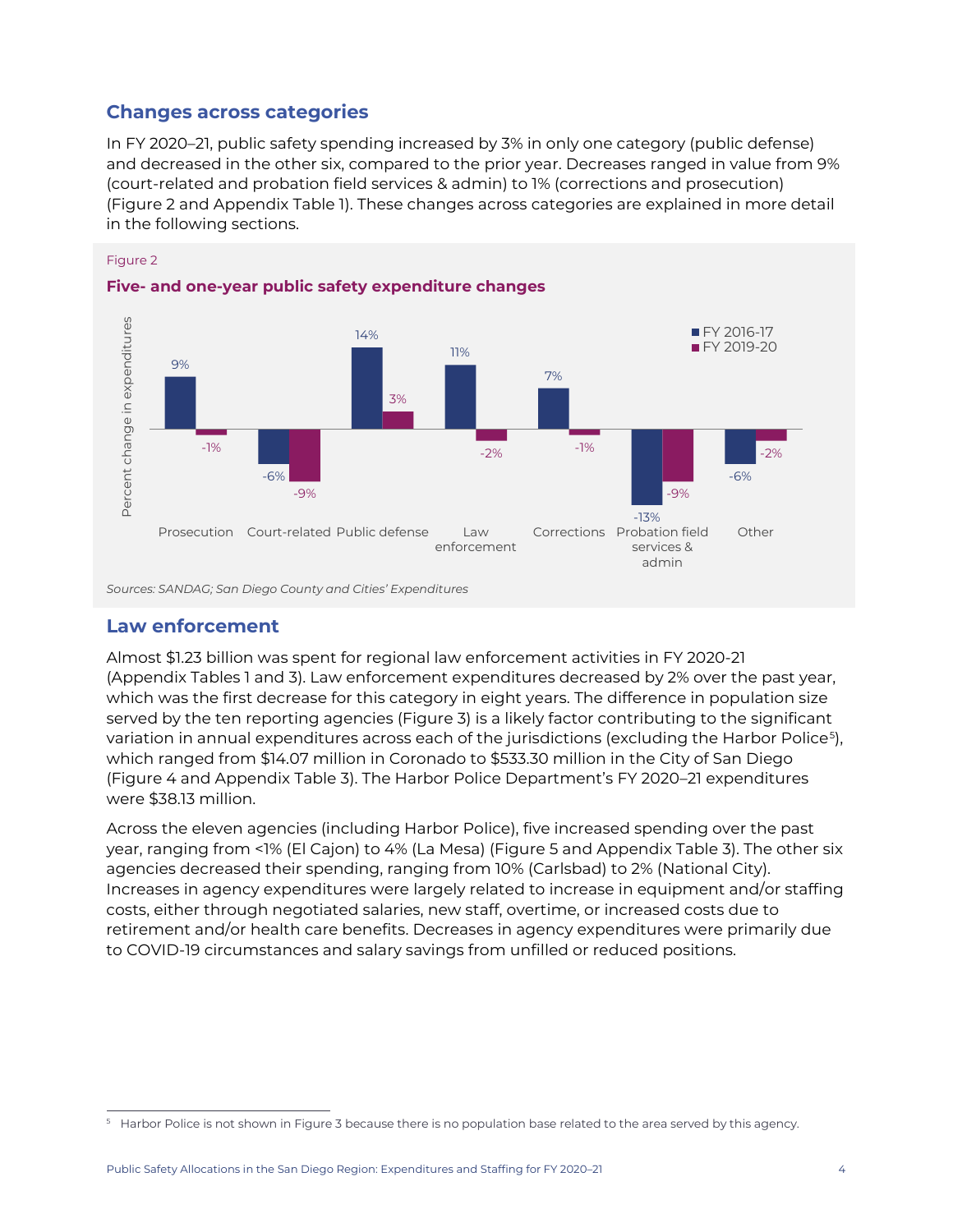

Figure 5

#### **Five- and one-year law enforcement expenditure percent changes by agency**

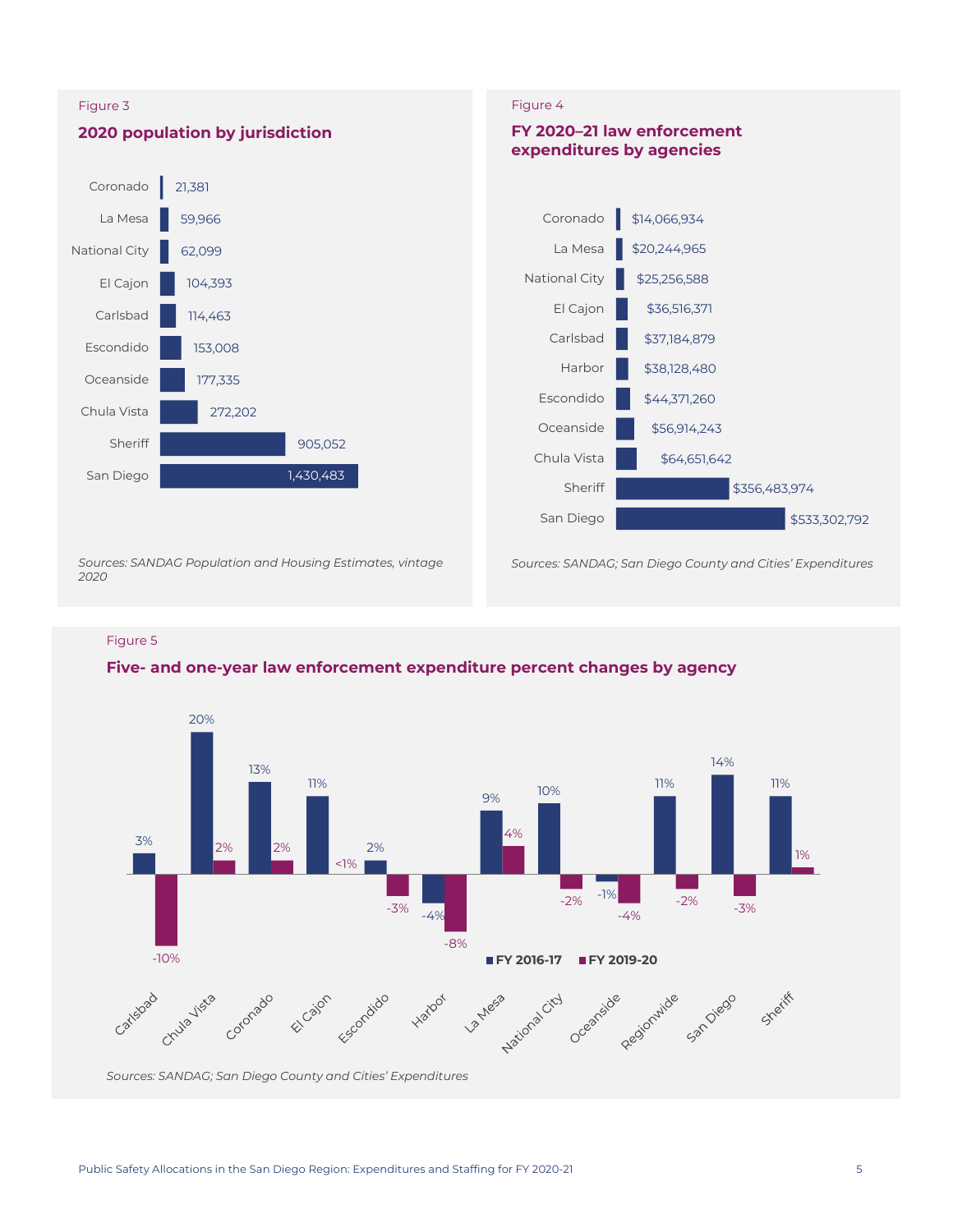Figure 6 shows the proportion of FY 2020–21 general funds allocated to law enforcement for the nine incorporated cities that maintain their own police department. There was considerable variability across jurisdictions, from 23% in Carlsbad to 46% in El Cajon. The regional municipal average for these nine jurisdictions was 33%. Allocations across jurisdictions have been stable over time (not shown).



#### Figure 6



*Sources: SANDAG; San Diego County and Cities' Expenditures*

In FY 2020–21, approximately one-fifth (20%) of the County of San Diego's total actual expenditures were allocated for public safety. This proportion is not included in Figure 6 because it includes functions other than law enforcement (e.g., services provided by prosecution agencies, public defense, Probation, San Diego County Sheriff's Department Detention Services and Court Services Bureau, Public Safety Group Executive Office, Grand Jury, Citizens Law Enforcement Review Board, and Child Support Services).

Per capita funding is another way to examine relative spending on law enforcement across jurisdictions. As Figure 7 shows, the per capita amount spent ranged from \$238 per resident in Chula Vista to \$658 in Coronado, with a regionwide average of \$367 (Appendix Table 8 and Figure 7).



*Sources: SANDAG; San Diego County and Cities' Expenditures*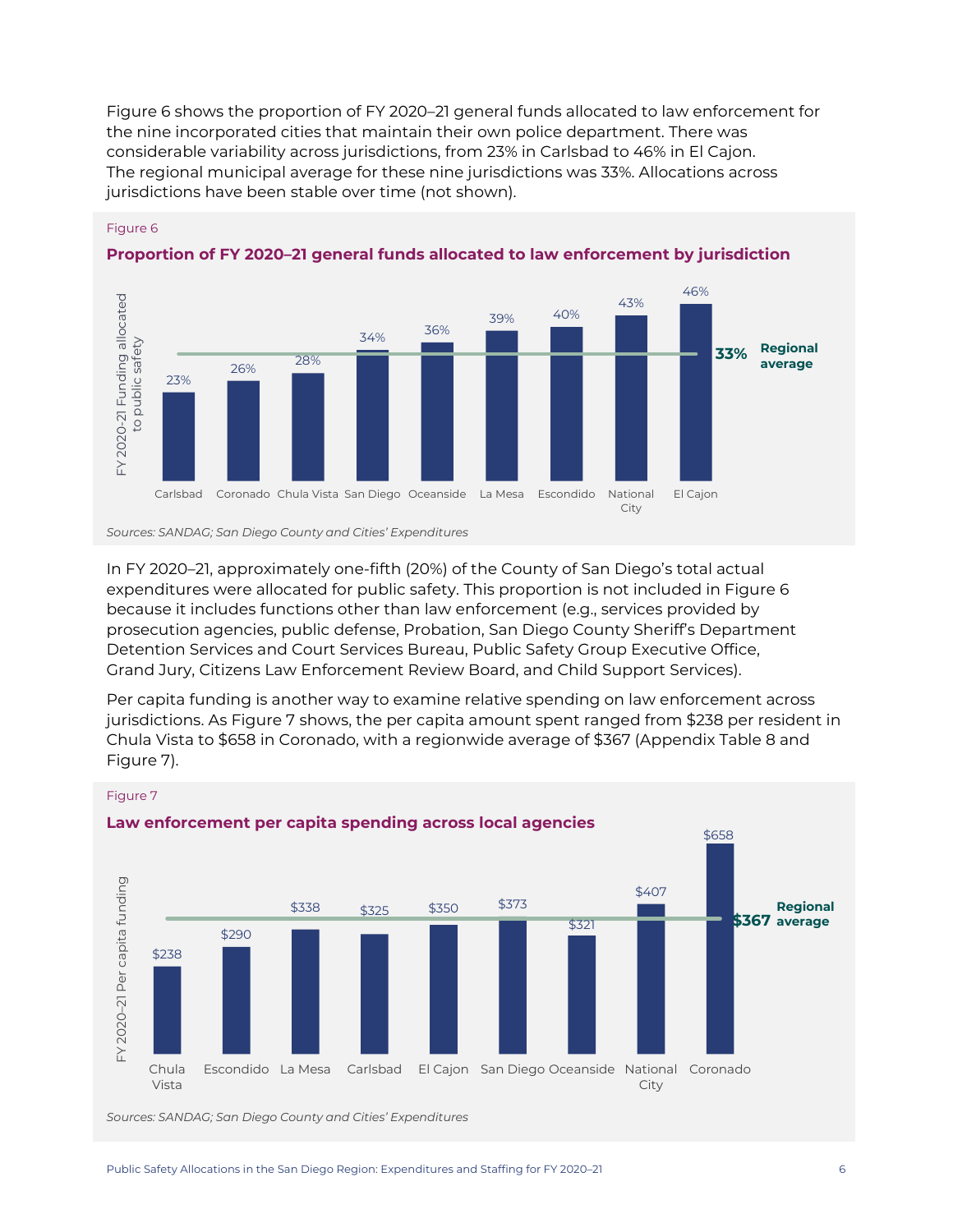# **Prosecution**

This section describes spending for criminal prosecution in FY 2020–21 for two local public agencies – the San Diego County District Attorney, which includes victim services, and the San Diego City Attorney's Criminal Division. Total spending for criminal prosecution in FY 2020–21 was \$215.48 million, which included \$192.81 million for the District Attorney's Office and \$22.68 million for the City Attorney's Criminal Division (Appendix Table 1). Prosecution staffing included 991 staff positions from the District Attorney's Office and 176 staff positions from the City Attorney's Office (Appendix Table 2). When adjusted for inflation, expenditures over the last year decreased 1% for the District Attorney's Office and increased by <1% for the City Attorney's Office (Appendix Table 1). Salaries and benefits increased nominally for the District Attorney's Office, but when adjusted for inflation these increases were negligible, and as such they appeared to decrease in current year dollars. The increases in salaries and benefits can be attributed to negotiated labor agreements and increased retirement contributions. However, services and supplies for both offices decreased due to the suspension and increased scrutiny of nonessential discretionary expenditures in light of the COVID-19 pandemic.

### **Public defense**

The County's public defense system is managed by the Department of the Public Defender and is comprised of four independent and ethically walled law offices: the Primary Public Defender, the Alternate Public Defender, the Multiple Conflicts Office, and the Office of Assigned Counsel. The Alternate Public Defender handles felony cases in which the Primary Public Defender has a conflict of interest. The Multiple Conflicts Office accepts only the most serious felony cases which present a conflict of interest for both the Primary Public Defender and the Alternate Public Defender. The Office of Assigned Counsel arranges for legal representation through private panel attorneys for those who cannot be represented by the Primary Public Defender, Alternate Public Defender, or Multiple Conflicts Office.

Public defense spending in FY 2020–21 totaled \$93.96 million (Appendix Table 1). Spending for public defense (which includes 414 staff positions) increased 4% over the past year and 13% over the past five years (Figure 2 and Appendix Tables 1 and 2). The one-year increase was associated with personnel costs from adding 14 new staff positions to address growing case responsibilities and activities due to capital cases and legislative reforms such as Penal Code (PC) 3051 and Senate Bill (SB) 1437.<sup>[6](#page-6-0)</sup> Several new programs were also implemented in the last five years such as the Collaborative Courts, the Fresh Start programs, and the Defense Transition Unit. These programs work towards the successful rehabilitation and judicial supervision of clients and their reintegration into society after engagement with the court system. Increases in public defense also occurred due to negotiated labor agreements and required County retirement contributions.

#### *Prosecution*

*\$215.48 million in expenditures in FY 2020–21.* 

The slight one-year decrease in prosecution related spending was driven by decreases in non-essential discretionary expenditures.

#### *Public defense*

*\$93.96 million in expenditures in FY 2020–21.*

The one-year increase in public defense was driven by increased staffing to address growing case responsibilities and activities due to capital cases and legislated reform such as Senate Bill (SB) 1437 and Penal Code (PC) 3051.

<span id="page-6-0"></span><sup>6</sup> Penal Code 3051 increased the number of youth parole hearings for all those who were convicted of a crime and Senate Bill 1437 amended California's felony murder rule, both of which increased workload and the complexity of cases handled by the Public Defender's Office.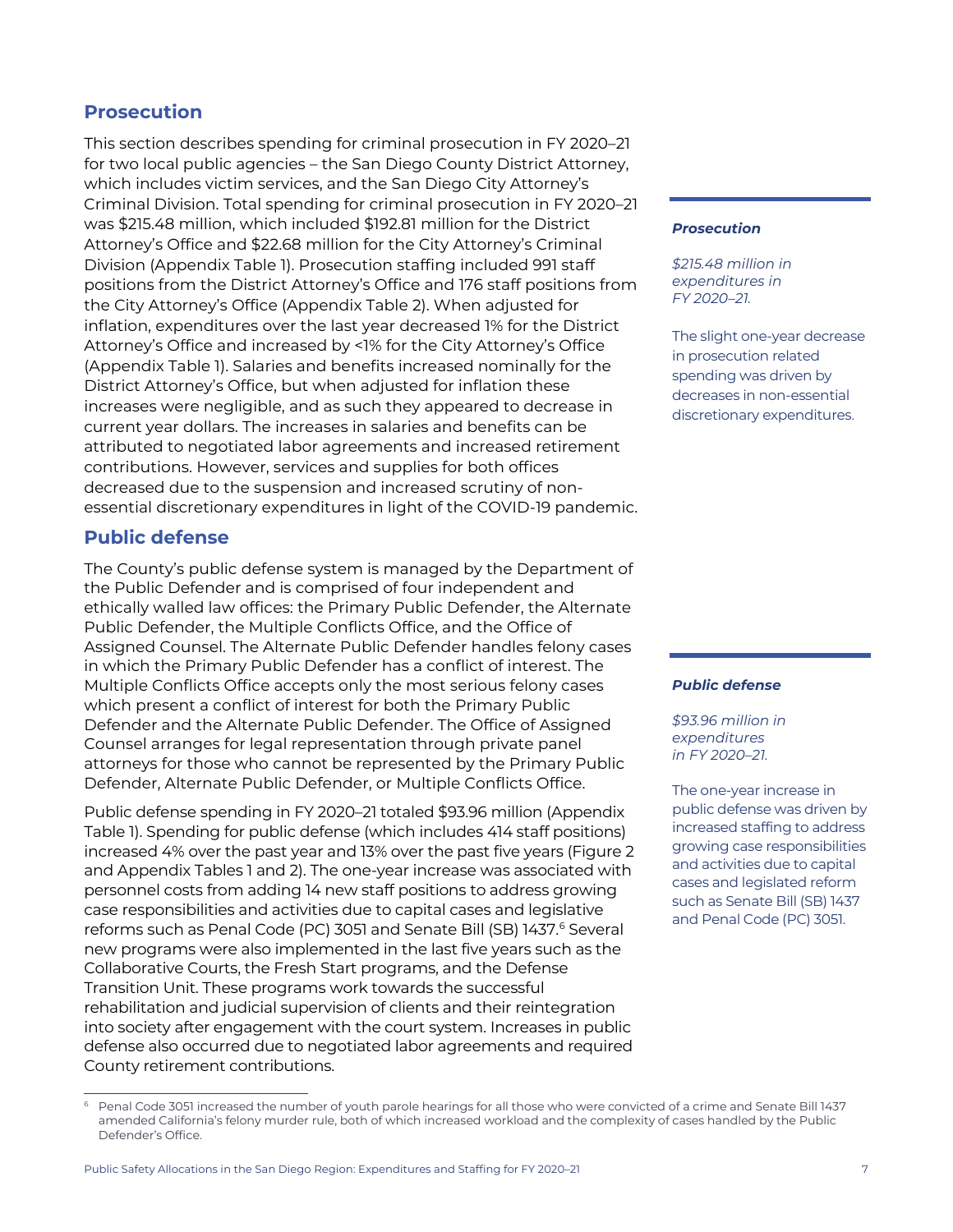# **Court-related services**

In FY 2020–21, court-related service expenditures totaled \$254.87 million and included the Superior Court, Sheriff's Court Services Bureau, and Grand Jury<sup>[7](#page-7-0)</sup> (Appendix Table 1). Additional information regarding these different functions is provided below.

- The Superior Court, one of the state's 58 trial courts, handles all San Diego County judicial matters related to felonies, misdemeanors, civil cases, small claims, traffic, property titles, divorce, probate, conservatorship, mental health, and juvenile proceedings. Judges' salaries and benefits are paid by the state and are not included in the Court's actual expenditures presented in this bulletin.
- The Sheriff's Court Services Bureau staff provides weapon screening and court facility security around the county, and executes, serves, and returns all writs, warrants, and other processes (e.g., subpoenas, eviction notices, and restraining orders) issued by the Court.<sup>8</sup>
- The Grand Jury is a group of 19 citizens who investigate civil matters, as well as issue criminal indictments.

Expenditures for the court-related services category decreased by 9% in the past year. This was driven by decreases in expenditures for the Superior Court, the Sheriff's Court Services Bureau, and the Grand Jury due to COVID-19 related budget reductions and decreases in operational activities. The Superior Court experienced budget reductions driven by a sharp decline in state revenues. The Court implemented furloughs, instituted a hiring freeze for all but critical positions, reduced student workers, reduced their overtime budget, and scaled back non-essential contracts and purchases. Similarly, Grand Jury expenditures decreased by 42% in the past year due to COVID-19 related Court closures.

# **Probation field services and administration**

Probation spent \$135.01 million in FY 2020–21 (Appendix Table 1) for field services and administration, a 9% decrease from one year ago and a 13% decrease from five years ago. While Probation salaries and benefits costs per person increased due to negotiated labor agreements and required retirement contributions, there was also a decrease of 38 positions due to declining workload in certain areas. Probation staff allocated toward administration transferred to operational divisions serving youth and adults.

# *Court-related services*

*\$254.87 million in expenditures in FY 2020–21.* 

*The Superior Court, Sheriff's Court Services Bureau, and the Grand Jury all experienced one-year decreases in in expenditures due to budgetary constraints during COVID.* 

#### *Probation field services and administration*

*\$135.01 million in expenditures.* 

*In FY 2020–21, expenditures decreased since FY 2019-20 due to streamlined staffing and operations.* 

<span id="page-7-0"></span><sup>7</sup> For fiscal years prior to FY 2016–17, the court-related total also included pretrial services. Pretrial services staff provided the judiciary with information regarding offender risk, which is used for custody release and bail decisions. The Superior Court's unit was closed in August 2015 due to insufficient funding for the program. Since then, a Pretrial unit at the Sheriff's Department was established that includes staff from the Sheriff's Inmate Processing Division, Jail Population Management Unit, and Reentry Services Division. This unit assesses and provides risk information to the court.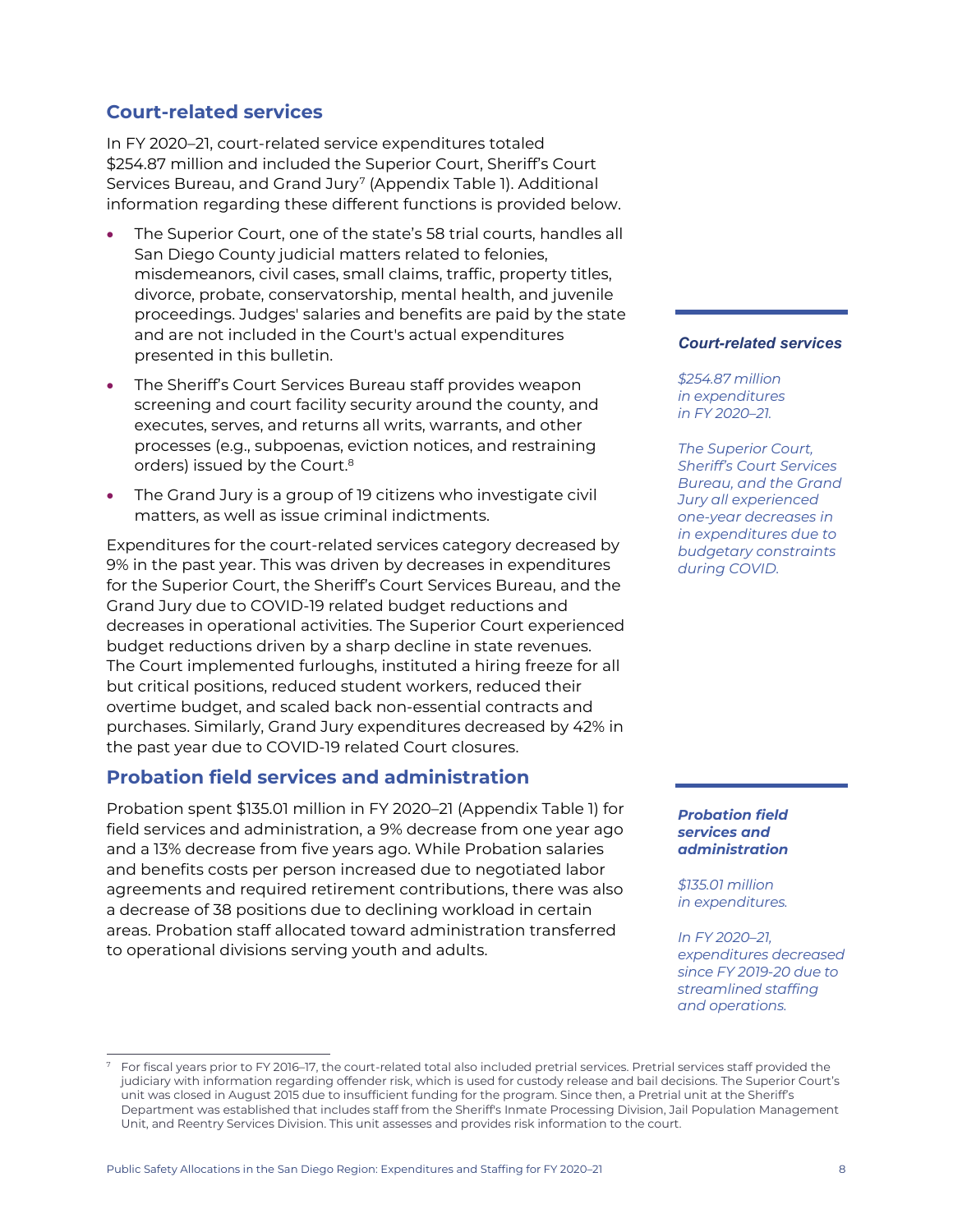# **Corrections facilities**

The corrections category includes spending related to adult correctional institutions operated by the San Diego County Sheriff's Department, juvenile facilities managed by the Probation Department, institutional services provided by Probation, and the Chula Vista City Jail.<sup>[8](#page-8-0)</sup> A total of \$465.42 million (Appendix Table 1) was spent on corrections in FY 2020–21. The total expenditures for this category decreased by 1% over one year and increased by 7% over the past five years (Figure 2 and Appendix Table 1), largely driven by changes in Sheriff's Detention Services and Probation Institutional Services. While Probation Institutional Services and Chula Vista City Jail expenditures increased compared to the prior year, 2% and 6% respectively, Sheriff's Detention Services were down 1%. These lower expenditures in FY 2020-21 compared to FY 2019-20 were due to a reduction in the jail population related to the revision of bail schedules in response to the COVID-19 pandemic. Expenditures associated with medical care, food, bedding, and other necessary daily care all decreased during this past year due to the reduced jail population. Similarly, a total of 2,773 correctional staff positions were funded in FY 2019–20 compared to 2,711 in FY 2020-21 (Appendix Table 2), a reduction of 62 positions. This decrease in staffing can be attributed to changes in staffing at both Probation and the Sheriff's Detention Services Bureau.

# **Other public safety**

In FY 2020–21, spending for "Other" areas of public safety totaled \$62.21 million (Appendix Table 1). The four groups in this category are: (1) San Diego County Public Safety Executive Office, which provides administrative oversight to nine county public safety departments; (2) Child Support Services, which establishes and enforces child support orders and oversees and manages the Bureau of Public Assistance Investigations; (3) Citizens' Law Enforcement Review Board, which receives and investigates complaints of misconduct by peace officers and custodial officers employed by the Sheriff's and Probation Departments; and (4) Oceanside Harbor Police.

Expenditures for the "Other" category were 2% lower compared to one year ago and 6% lower compared to five years ago; however, there was considerable variation across the categories. Child Support Services had a 2% decrease over the past year and an 8% decrease over the last five years. In FY 2020-21, the Public Safety Group Executive Office experienced a slight decrease of <1% from the prior year, but had a 21% increase compared to five years ago due to labor agreements and additional staffing. The Citizens' Law Enforcement Review Board had an increase of 10% in the past year, related to an increase in staffing and an increase of 64% compared to five years ago, which was associated with the expansion of existing programs and two additional investigative staff positions.

#### *Corrections facilities*

*\$465.42 million in expenditures in FY 2020–21.* 

*Expenditures for the Probation Institutional Services and Chula Vista City Jail increased over the past year, but decreased for Sheriff's Detention Services due to a decrease in the overall jail population as a result of COVID-19.* 

#### *Other public safety*

*The Citizens' Law Enforcement Review Board had a one-year expenditure increase, while Public Safety Group Executive Office, Child Support Services, and Oceanside Harbor Police had one-year expenditure decreases.*

<span id="page-8-0"></span><sup>8</sup> Chula Vista City Jail operations are sustained by revenues from U.S. Marshals Service (USMS). Through an Intergovernmental Agreement, USMS inmates are housed at the Chula Vista jail facility at a per diem rate.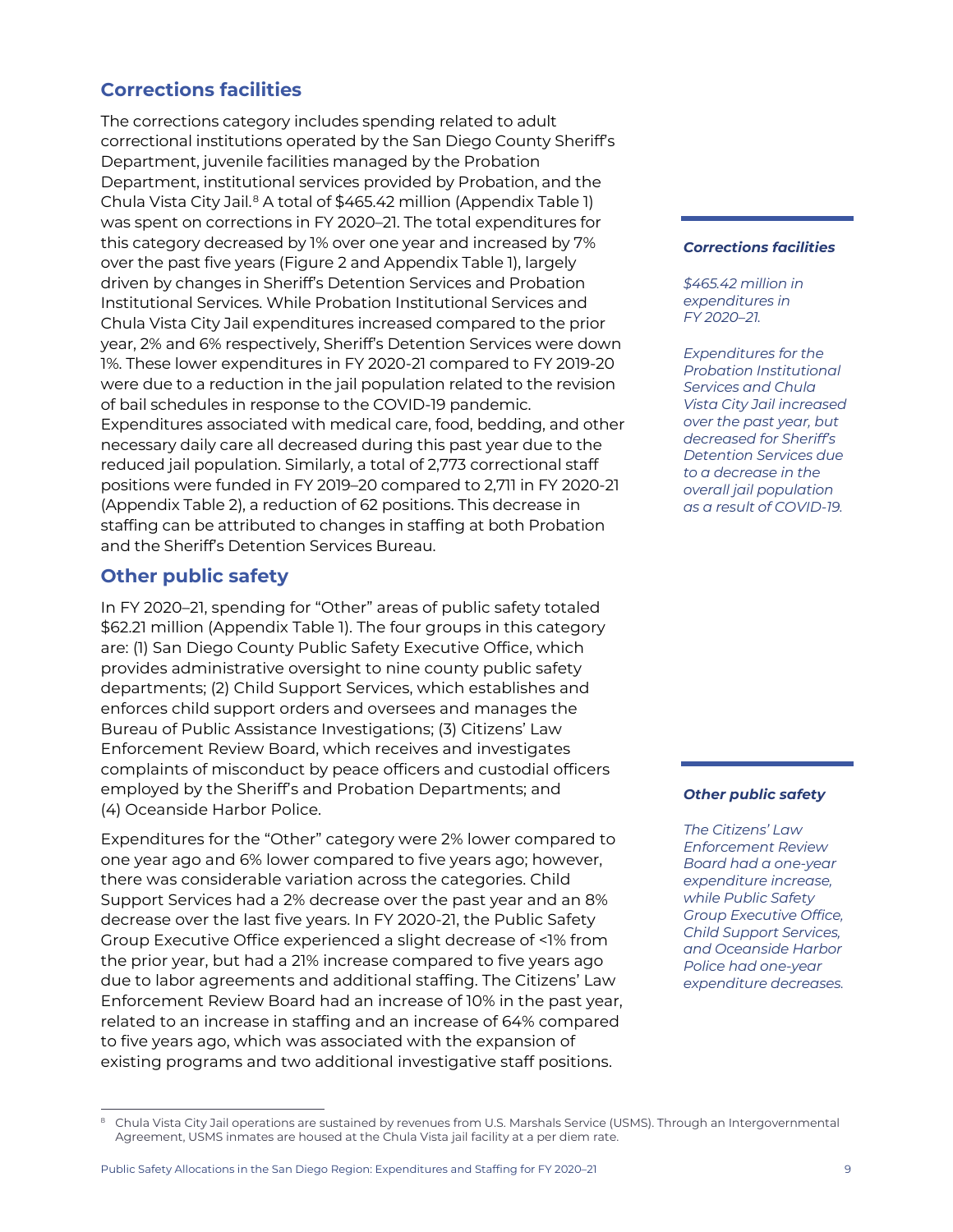# **Staffing**

In addition to expenditures, this bulletin describes staffing levels as another way to examine resources dedicated to public safety. Staffing represents one type of expenditure, and salaries may vary from the number of positions. Therefore, change over time between staffing and spending may not always trend in the same direction or to the same degree.

### **Law enforcement sworn and non-sworn staff**

Across the eleven agencies (including Harbor Police), there were 5,927.61 law enforcementfunded staff positions in FY 2020–21 (Appendix Tables 2 and 6), including 4,328 sworn officers and 1,599.61 non-sworn staff (Appendix Tables 2, 4, and 5). Of the eleven local law enforcement agencies, two had a one-year increase in sworn staffing ranging from <1% (Sheriff) to 8% (Chula Vista), four had no change, and five had decreases ranging from <1% (Oceanside and San Diego) to 4% (National City) (Appendix Table 4).

#### Table 2

#### **FY 2020–21 one-year changes in expenditures and staffing by category**

|                                               | <b>One-year change</b> |                 |  |  |
|-----------------------------------------------|------------------------|-----------------|--|--|
|                                               | <b>Expenditures</b>    | <b>Staffing</b> |  |  |
| Law enforcement                               | $-2%$                  | $< -1\%$        |  |  |
| Corrections facilities                        | $-1%$                  | $-2%$           |  |  |
| Court-related                                 | $-9%$                  | $-4%$           |  |  |
| Prosecution                                   | $-1\%$                 | $< -1\%$        |  |  |
| Probation (field services and administration) | $-9%$                  | $-6%$           |  |  |
| Public defense                                | 3%                     | 4%              |  |  |
| Other                                         | $-2\%$                 | $-7%$           |  |  |

*Sources: SANDAG; San Diego County and Cities' Expenditures and Authorized Staffing*

Out of the nine agencies with sufficient staffing for a robust comparison (e.g., greater than 30), five saw their number of non-sworn staff decrease over the past fiscal year between 5% (Harbor Police and National City) and <1% (Sheriff), one increased 3% (Chula Vista), and three agencies had no change (Carlsbad, El Cajon, and Oceanside) (Appendix Table 5). Sworn staff comprised 73% of all law enforcement staffing throughout the region in FY 2020–21, ranging from 65% (Sheriff) to 79% (San Diego) (not shown).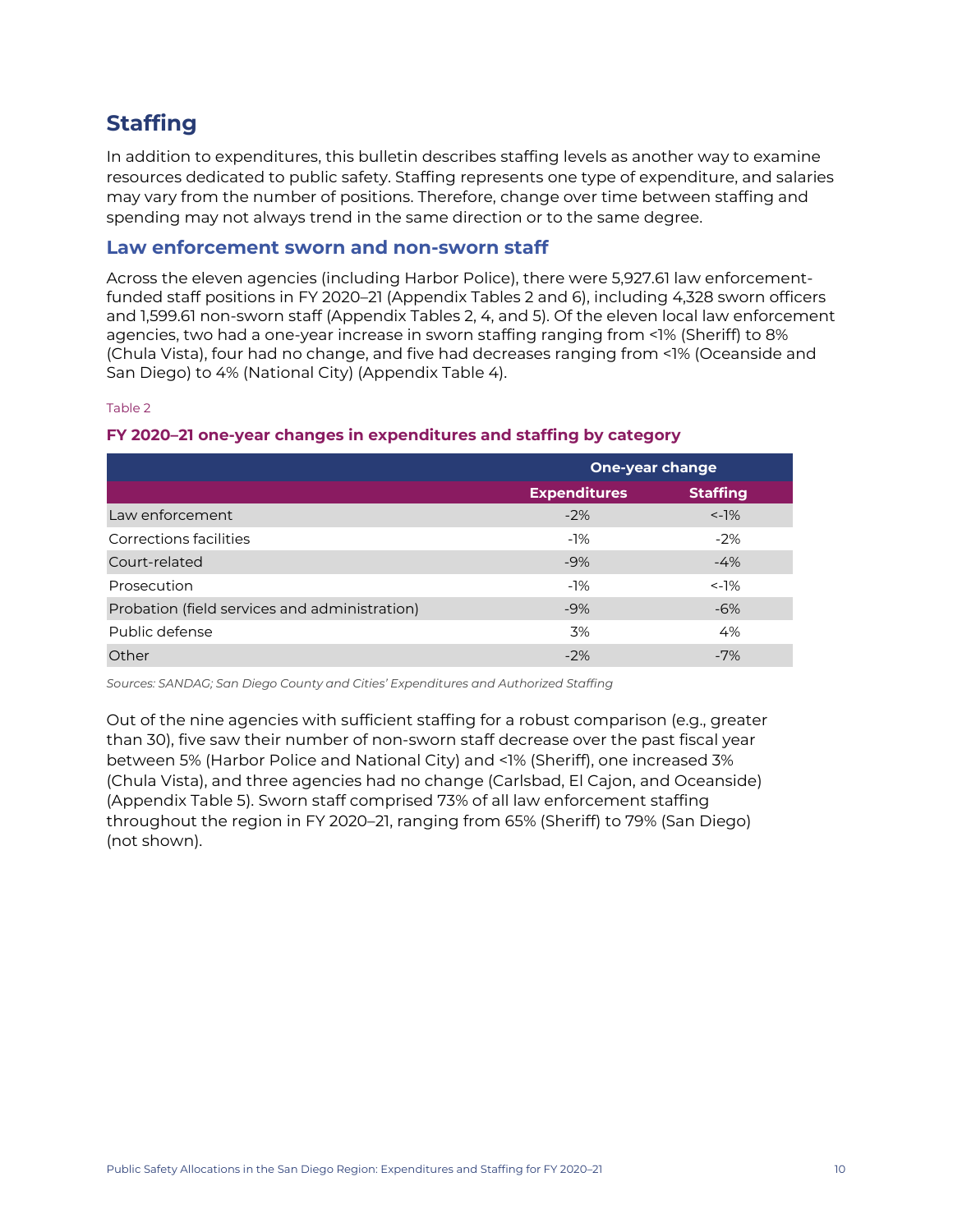The regional average of budgeted sworn officers per 1,000 residents in FY 2020–21 was 1.29. This figure has remained consistent over the past five years (Figure 8 and Appendix Table 7). The FY 2020–21 regional figure for San Diego County remains significantly lower than the national average (the most recent rate available) of 2.4 per 1,000 population (not shown).<sup>[9](#page-10-0)</sup>

The number of budgeted sworn law enforcement officers per 1,000 population in FY 2020–21 varied across the jurisdictions (from 1.01 in Escondido to 2.15 in Coronado) (Figure 8 and Appendix Table 7). Compared to FY 2019-20, the per capita rate (per 1,000 residents) of sworn officers decreased for five agencies, but increased for Chula Vista, Coronado, and the Sheriff's Department. It stayed the same for La Mesa and El Cajon (Appendix Table 7).

Since the Great Recession when budgets significantly decreased, this publication has collected information on the number of frozen positions across the region. A frozen position is one that has been budgeted for, but has not been filled, and may or may not be filled in the future. This status is used if there is a hiring freeze, or if a position is deliberately left vacant to utilize savings from forgone salaries. This year the Chula Vista Police Department reported 7 frozen sworn positions, El Cajon Police Department reported 3, Escondido Police Department reported 5 deleted sworn positions, and the Sheriff's Department reported 31 frozen sworn positions. [10](#page-10-1) Frozen sworn positions overall increased regionally this year to 46 total, up from just 11 last year. Once again, this increase in frozen positions was driven by COVID-19 and budgetary constraints from the pandemic.



#### Figure 8

<span id="page-10-0"></span>Federal Bureau of Investigation (2020). Crime in the United States 2019. Washington, D.C.: U.S. Department of Justice. Available at: https://ucr.fbi.gov/crime-in-the-u.s/2019/crime-in-the-u.s.-2019/topic-pages/police-employee-data

<span id="page-10-1"></span><sup>&</sup>lt;sup>10</sup> Escondido Police Department frozen positions were deleted from the FY20-21 budget due to funding constraints and have already been added back into the budget for this current fiscal year and therefore they are treated as frozen positions. Additionally, Sheriff frozen positions originate from a variety of different departments (16 from Court Services, 1 from Human Resources, and 14 from Detention Services) some of which may have limited contact with the public.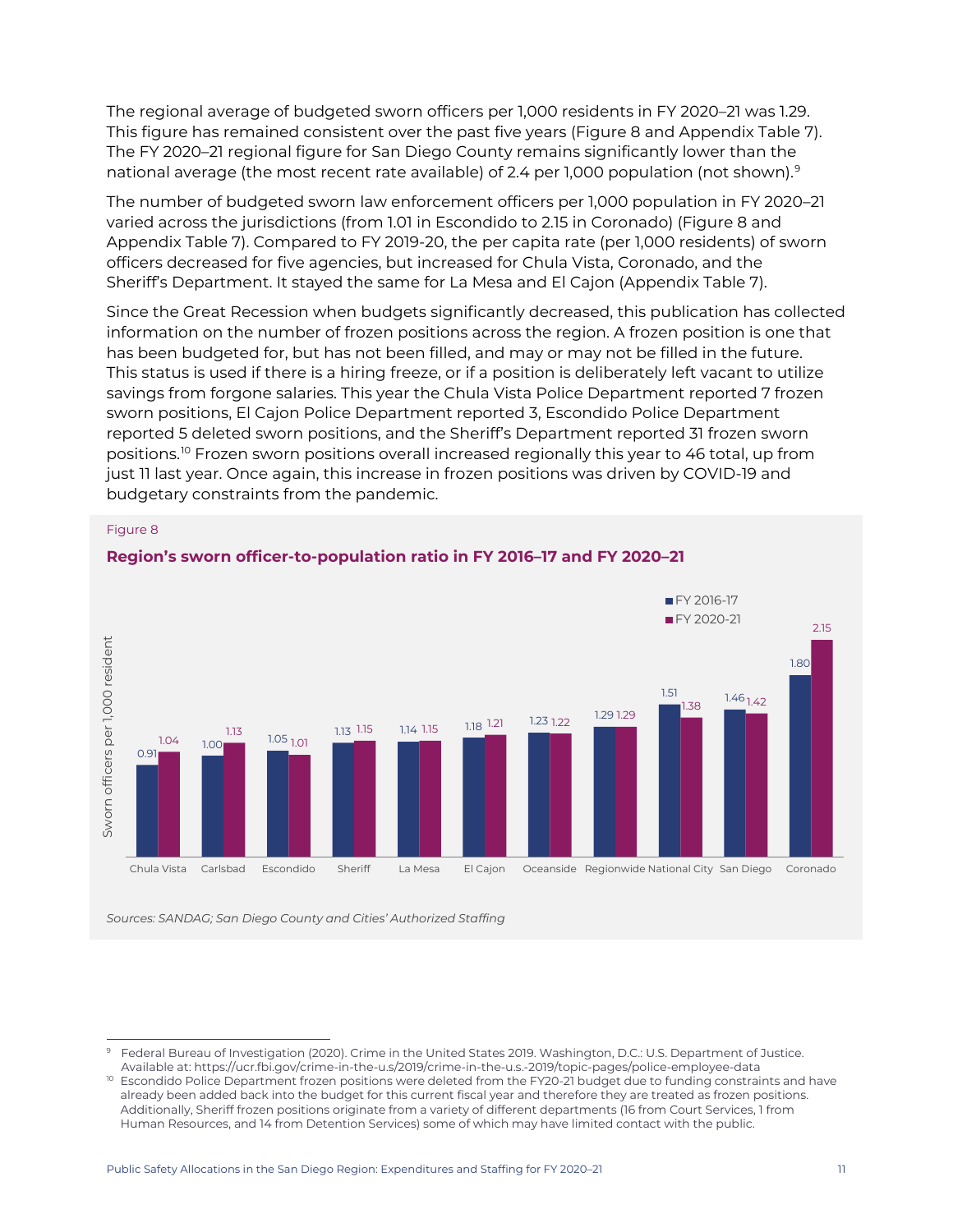# **Supplemental Questions to Public Safety Agencies in FY 2020-21**

Several events in FY 2020-21 significantly impacted the region and public safety agencies. To shed light on the unique effects of these events, agencies were asked for additional qualitative input when their budget data were compiled this year. The goal of these questions was to provide context on how agencies altered their budgets and resources to meet the demands of the COVID-19 pandemic, as well as how their budgets could be affected by public safety reform and overtime expenditures.

# **How COVID-19 Affected the Agencies**

San Diego County public safety agencies had to pivot to meet the demands of the pandemic. This included redirecting funding and resources to allow some staff to work remotely, as well as purchasing safety supplies and equipment for essential work with the community. Additionally, video equipment was added to jails and courtrooms to allow inmates to remotely attend court hearings, and to provide telemedicine for inmates needing medical care. Staffing levels were also affected throughout the region. In some instances, staff were required to work overtime, or were unable to work because of childcare or family responsibilities, exposure to COVID-19, and/or illness as a result of the pandemic. While some cost savings were realized with cancelled trainings, travel, and special events that would normally be staffed by the police, other agencies such as the Superior Court endured massive budget cuts from the state as result of declining state tax revenues. All jurisdictions were aware of the effect of COVID-19 on future sales tax revenue and their budgets. Nearly all agencies described taking precautionary budgeting steps that included holding off on staff hiring and reducing or eliminating expenses wherever possible. Several agencies were able to obtain emergency COVID-19 relief funds through sources such as Coronavirus Emergency Supplemental Fund; the Coronavirus Aid, Relief, and Economic Security Act; and/or the Coronavirus Relief Fund to cover additional expenses that occurred as a result of the pandemic.

# **Equity and Discussions Around Public Safety Reform**

When asked if their FY 2020-21 budgets had been affected by the increased attention and discussion regarding reallocation of public safety funding and criminal justice reform, several agencies noted that their budgets had been somewhat impacted by an increase in demonstrations. Additionally, the District Attorney noted that it had committed resources in the FY 2020-21 budget to train law enforcement personnel in best practices in de-escalation tactics. Similarly, five of the eleven local law enforcement agencies noted that they either approved or were in the process of implementing different types of citizen's law enforcement review boards to allow for more oversight and transparency into their operations. The City of San Diego noted that Measure B had allowed them to create the new Office of the Commission on Police Practices. Similarly, the County of San Diego noted that an Office of Equity and Racial Justice had been created to promote positive human relations, respect, and integrity of every individual in the community as well as help shape policy and inform budget processes. In addition, the Citizens' Law Enforcement Review Board was moved in FY 2020-21 from the Public Safety Group Executive Office to the Finance and General Government Group and its budget was increased. There was a common theme across the agencies that additional focus was going to be placed on addressing racial and social equity, expanding de-escalation training, and working with the community to strengthen trust.

# **Use of Overtime**

Budgeting for law enforcement overtime is a standard practice to guarantee that unexpected events can still be handled to ensure public safety without increasing the number of an agency's sworn staff. Of the eleven law enforcement agencies in the region, eight agencies reported that their use of overtime had exceeded what they had budgeted in FY 2020-21. However, across the eleven agencies, a total of \$92.45 million was budgeted for overtime expenses in FY 2020-21 and only \$90.08 million was spent (not shown). Several agencies this year were able to cover overtime with COVID-19 relief funds.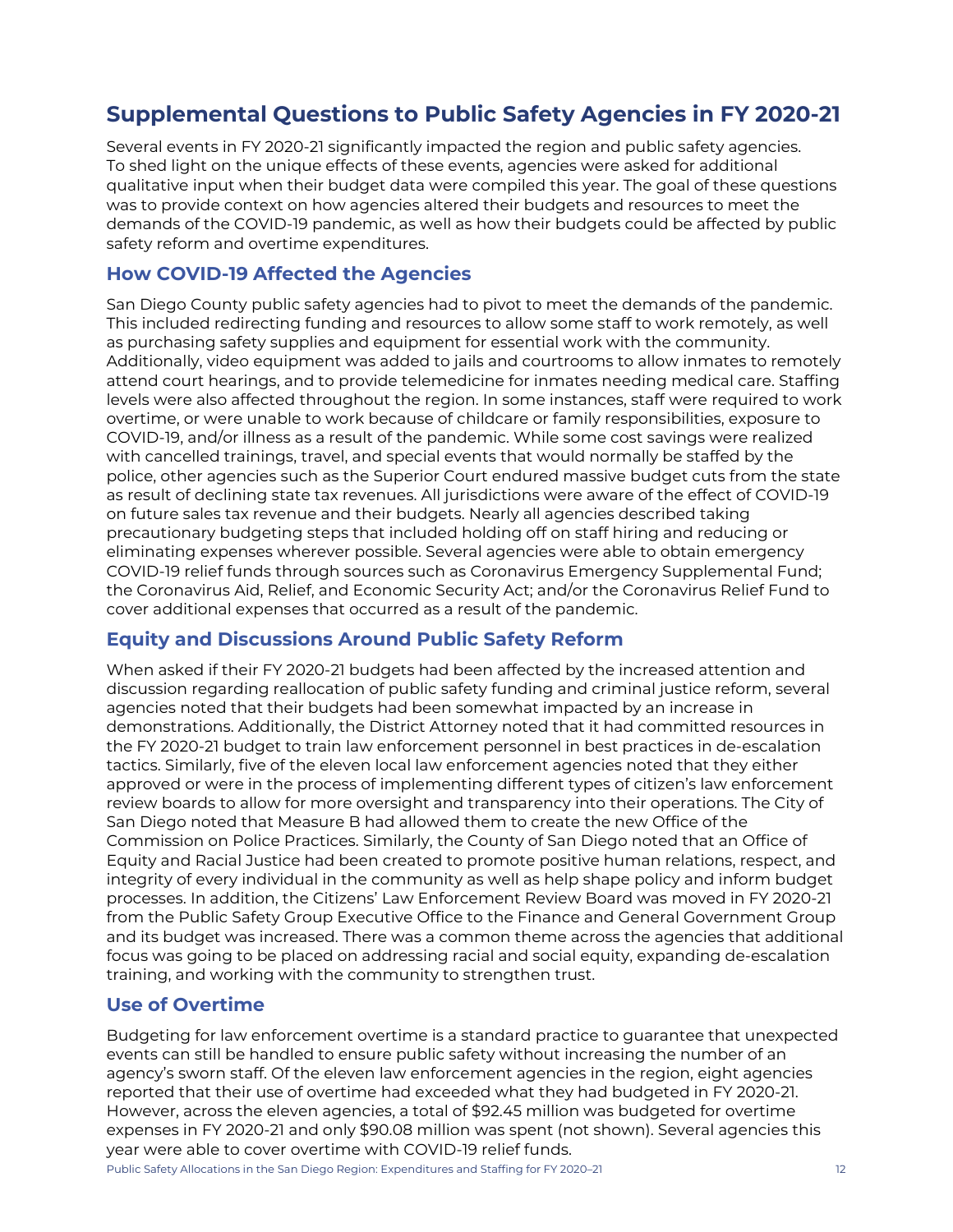# **Summary**

As described in this annual CJ Bulletin, regional public safety spending decreased 3% in FY 2020–21 to \$2.45 billion, compared to one year ago. This decrease was primarily driven by slight decreases in staffing and operational costs due to budget constraints across the region. In FY 2020–21, approximately \$734 were expended for public safety per person living in San Diego County. The number of sworn law enforcement staff per 1,000 residents in FY 2020-21 (1.29) was consistent with the prior year and remained considerably lower than the national average (2.4).

If you are interested in learning more about the data presented here, please contact the SANDAG Criminal Justice Clearinghouse at (619) 699–1900 or [sandag.org/cj.](http://www.sandag.org/cj)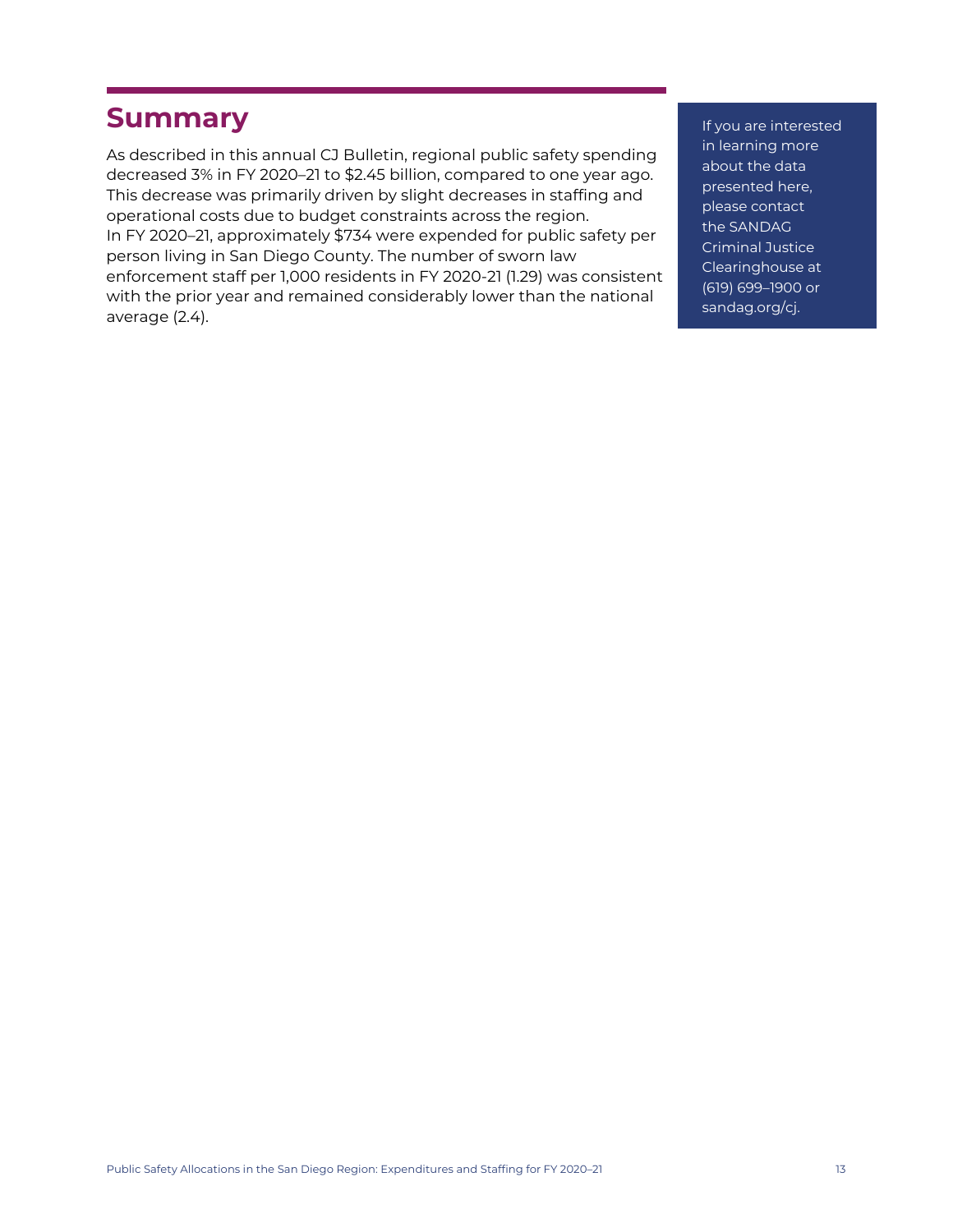# **Methodology**

The methods used in the preparation of the data presented in this bulletin, as well as other factors to consider when interpreting the information, are outlined below.

- All figures for all years, including FY 2020–21 are based on actual expenditures rather than budgeted figures.
- Data presented in this bulletin include figures for departments funded by the County and municipal governments. Other entities, such as state and federal justice agencies (e.g., California Highway Patrol, Department of Homeland Security), are not included because they are not part of the local decision-making process.
- Minor revisions in methodology, regarding specific categories of expenditures to be included or excluded, may result in differences between the current bulletin and earlier versions of this report. Every year, each agency revises data for every one, five, and ten years previous to the current fiscal year. SANDAG updates the report with the revised expenditures for those selected years and maintains the same figures from the previous report for the additional years reported.
- To adjust for inflation, expenditures for prior years have been adjusted to be consistent with current dollars, based on the CPI for San Diego metro area, published by the Bureau of Labor Statistics. Prior to FY 2016-17 reports, the annual CPI rate for the first half of the year was solely used. However, due to the change in the timing of this report to allow for the reporting of actual expenditures (rather than budgeted), updated CPI figures are available. Therefore, beginning with this report, the CPI that is applied is based on the average of the CPI for the second half of one year (2020 for this report) and the first half of the next year (2021 for this report) to align with the FY 2020-21 dollars reported here.
- While fire departments and emergency medical services provide essential first-responder services in cases of public safety emergencies, their funding traditionally has not been included in the public safety figures compiled by SANDAG because they are not directly related to law enforcement and offender accountability.
- Dollar amounts represent employee salaries and benefits plus department services and supplies, unless noted otherwise. Capital expenditures are not included because these one-time costs could artificially skew comparisons.
- Each staff year represents the equivalent of one full-time position. Part-time staff may be represented by decimal units. Staffing numbers reflect all authorized positions whether filled or vacant.
- Information presented is for fiscal years (July 1 through June 30). Population and crime data are presented for calendar years (January 1 through December 31).
- Population figures for prior years have not been updated despite the fact that small changes may have occurred in the California Department of Finance or SANDAG Regional Population Estimates.
- For comparability across jurisdictions, some line items have been included or excluded as discussed in this bulletin. Local departments have approved all numbers presented in this bulletin prior to publication.
- Law enforcement expenditures may vary with respect to whether or not parking enforcement, recruits, and animal control are included. However, the data presented in this bulletin are consistent: parking enforcement and recruits are included (with the exception of the Sheriff's jurisdiction where parking enforcement is provided and regulated by each city) and costs for animal control are excluded.
- As of FY 2011-12, facilities and maintenance costs are excluded from all agencies' expenditures.
- Expenditures for some, but not all, law enforcement agencies include school crossing guards in FY 2012–13 and prior years. This budget item was consistently excluded from FY 2014–15 on and will continue to be excluded in future years to strengthen comparison across jurisdictions.
- There are nine incorporated cities in the region that operate their own police departments. The Sheriff's Department contracts to provide services to the remaining nine incorporated cities and the unincorporated areas of the county. These groups and the Harbor Police provided information regarding law enforcement for this report.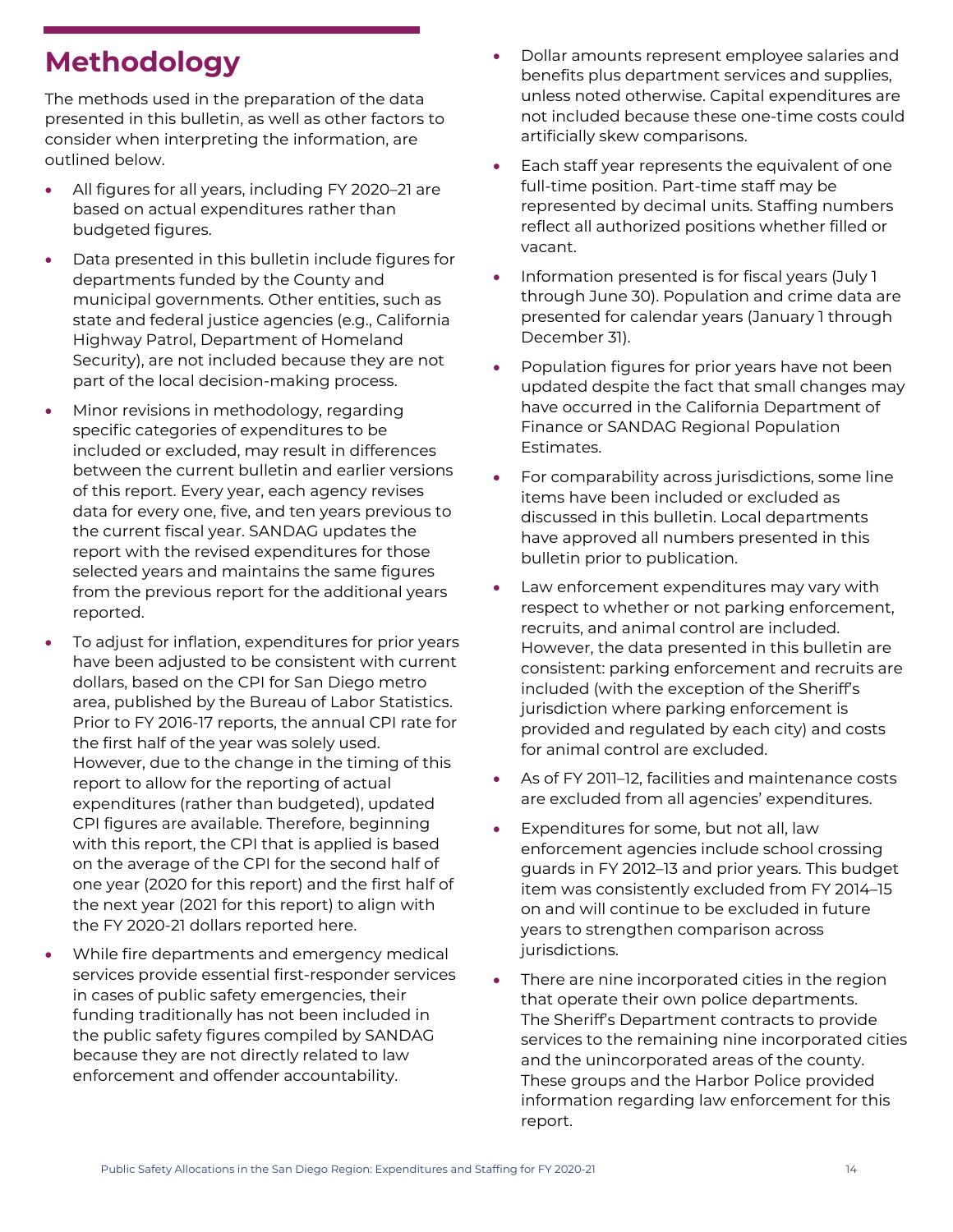- Sheriff's figures for law enforcement do not include expenditures or staffing for their detention facilities or court services. However, it is important to note that the Sheriff's Department provides certain resources and services to the entire San Diego region, including search and rescue, emergency planning, aerial services, crime lab, specialized response (e.g., bomb, SWAT), and mutual aid coordination.
- The Criminal Division of the San Diego City Attorney's Office prosecutes misdemeanors for the cities of San Diego and Poway, as well as the unincorporated area of 4S Ranch.
- Adult correctional facilities include the Central Jail, East Mesa, Facility 8, George Bailey, Las Colinas, South Bay, and Vista operated by the San Diego County Sheriff's Department, as well as the Chula Vista City Jail operated by the City of Chula Vista. Juvenile facilities operated by the Probation Department include Kearny Mesa Juvenile Detention Facility, Girls' Rehabilitation Facility, and East Mesa Juvenile Detention Facility.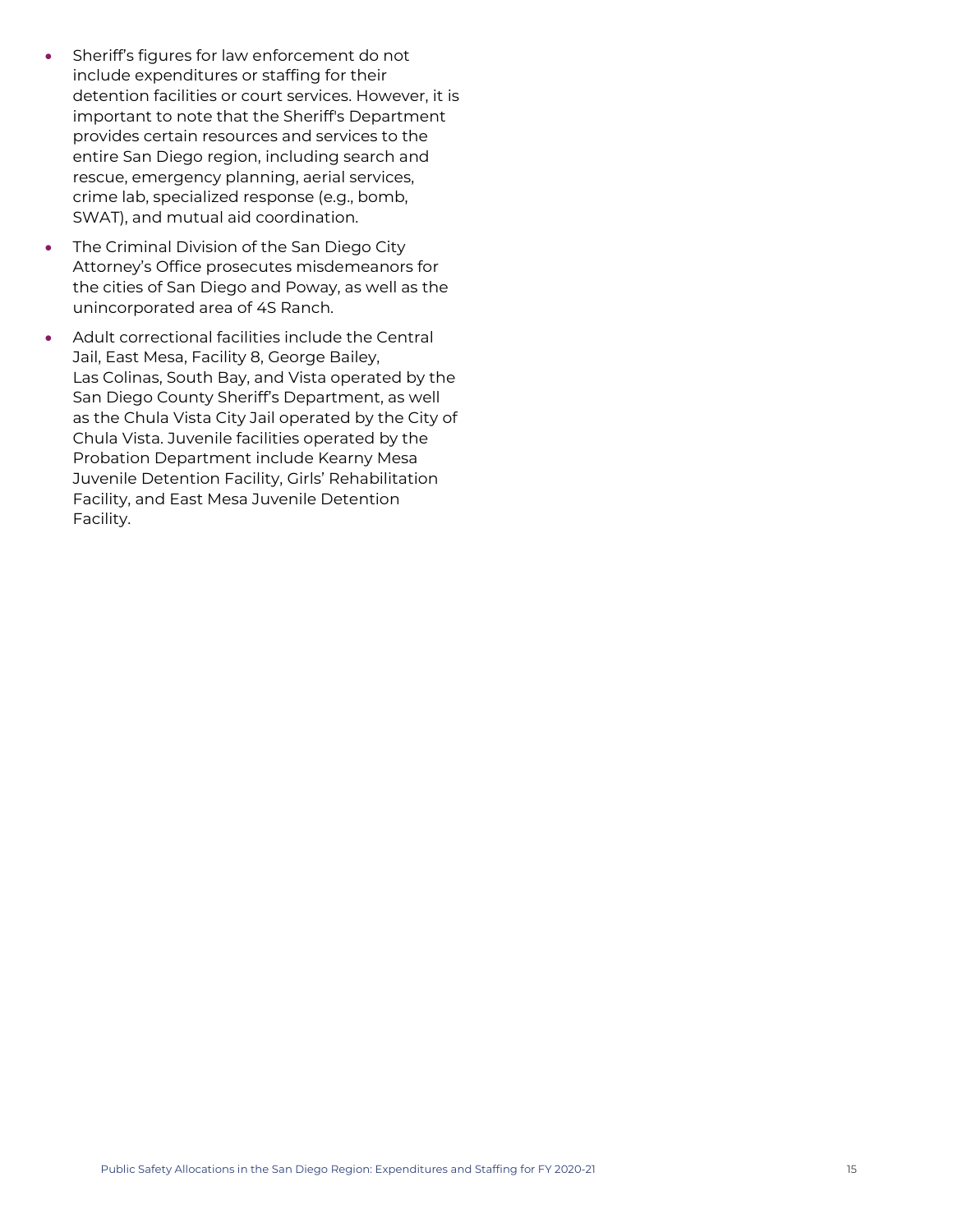# **Appendix Table 1 Public safety expenditures by category**

San Diego region, FY 2011-12, FY 2016-17, FY 2019-20, and FY 2020-21

|                                           | FY 2011-12      | FY 2016-17      | FY 2019-20      | FY 2020-21      |                          | Change |         |
|-------------------------------------------|-----------------|-----------------|-----------------|-----------------|--------------------------|--------|---------|
|                                           |                 |                 |                 |                 | 10-year                  | 5-year | 1-year  |
| <b>Law enforcement</b>                    | \$1,033,986,845 | \$1,107,514,466 | \$1,250,244,823 | \$1,227,122,128 | 19%                      | 11%    | $-2%$   |
| <b>Prosecution - Total</b>                | \$189,656,811   | \$198,286,271   | \$217,478,951   | \$215,482,506   | 14%                      | 9%     | $-1%$   |
| District Attorney                         | \$170,796,133   | \$178,168,715   | \$194,869,619   | \$192,806,354   | 13%                      | 8%     | $-1%$   |
| City Attorney                             | \$18,860,678    | \$20,117,556    | \$22,609,332    | \$22,676,152    | 20%                      | 13%    | $1\%$   |
| <b>Public defense</b>                     | \$77,441,119    | \$82,090,910    | \$91,633,859    | \$93,964,259    | 21%                      | 14%    | 3%      |
| <b>Court-related - Total</b>              | \$302,666,079   | \$270,632,993   | \$279,209,896   | \$254,869,488   | $-16%$                   | $-6%$  | $-9%$   |
| <b>Superior Court</b>                     | \$231,655,881   | \$195,513,107   | \$194,201,146   | \$176,221,186   | $-24%$                   | $-10%$ | $-9%$   |
| Sheriff's Court Services Bureau           | \$68,784,169    | \$75,119,886    | \$84,615,980    | \$78,419,466    | 14%                      | 4%     | $-7%$   |
| Grand Jury                                | \$605,129       | \$0             | \$392,770       | \$228,836       | $-62%$                   | $-$    | $-42%$  |
| <b>Pretrial Services</b>                  | \$1,620,900     | \$0             | \$0             | \$0             | $\overline{\phantom{a}}$ | $-$    |         |
| <b>Probation</b>                          | \$125,694,927   | \$155,497,155   | \$147,548,098   | \$135,005,589   | 7%                       | $-13%$ | $-9%$   |
| <b>Adult Field Services</b>               | \$45,782,502    | \$83,568,690    | \$81,990,196    | \$86,483,652    | 89%                      | 3%     | 5%      |
| Juvenile Field Services                   | \$51,718,666    | \$52,779,079    | \$45,608,833    | \$42,376,756    | $-18%$                   | $-20%$ | $-7%$   |
| Department Administration                 | \$12,909,431    | \$19,149,386    | \$19,949,069    | \$6,145,181     | $-52%$                   | $-68%$ | $-69%$  |
| <b>Corrections facilities - Total</b>     | \$371,408,429   | \$435,840,876   | \$467,869,689   | \$465,422,973   | 25%                      | 7%     | $-1%$   |
| <b>Probation Institutional Services</b>   | \$75,571,582    | \$60,712,224    | \$62,430,777    | \$63,980,453    | $-15%$                   | 5%     | 2%      |
| <b>Sheriff Detention Services</b>         | \$294,109,183   | \$373,020,679   | \$403,508,173   | \$399,403,678   | 36%                      | 7%     | $-1%$   |
| Chula Vista City Jail                     | \$1,727,664     | \$2,107,973     | \$1,930,739     | \$2,038,842     | 18%                      | $-3%$  | 6%      |
| <b>Other - Total</b>                      | \$60,339,168    | \$66,076,226    | \$63,488,189    | \$62,211,865    | 3%                       | $-6%$  | $-2%$   |
| Public Safety Executive Office            | \$3,178,097     | \$4,103,144     | \$4,962,077     | \$4,961,899     | 56%                      | 21%    | $< -1%$ |
| <b>Child Support Services</b>             | \$54,277,024    | \$58,841,172    | \$55,217,267    | \$53,899,143    | $-1%$                    | -8%    | $-2%$   |
| Citizens' Law Enforcement<br>Review Board | \$648,341       | \$662,553       | \$986,094       | \$1,083,567     | 67%                      | 64%    | 10%     |
| Oceanside Harbor Police                   | \$2,235,706     | \$2,469,357     | \$2,322,751     | \$2,267,256     | 1%                       | $-8%$  | $-2%$   |
| <b>Total</b>                              | \$2,161,193,378 | \$2,315,938,897 | \$2,517,473,505 | \$2,454,078,808 | 14%                      | 6%     | $-3%$   |

*All expenditures are based on salaries and benefits plus services and supplies, except Superior Court, which is based on all operational and support expenditures excluding capital outlay and security. Salaries for the Superior Court judges are not included because they are paid directly by the State. The Law Enforcement category includes parking enforcement for all agencies except the Sheriff. Funding for the Family Justice Center (FJC), which opened in FY 2002-03, was included under the City Attorney's budget until FY 2005-06. It was then included under the City of San Diego General Fund until FY 2009-10, when it was transferred to the San Diego Police Department. Beginning in FY 2010-11, Oceanside Harbor Police expenditures were removed from the Oceanside Police Department figures and included in the "Other" category. To reduce the impact of inflation on comparisons over time, data have been adjusted to be consistent with current dollars now based upon the average of the 2020 Second Half and 2021 First Half CPI for the San Diego metro area as described in the methodology section of the report.*

*Sources: SANDAG; San Diego County and Cities' Actual Expenditures*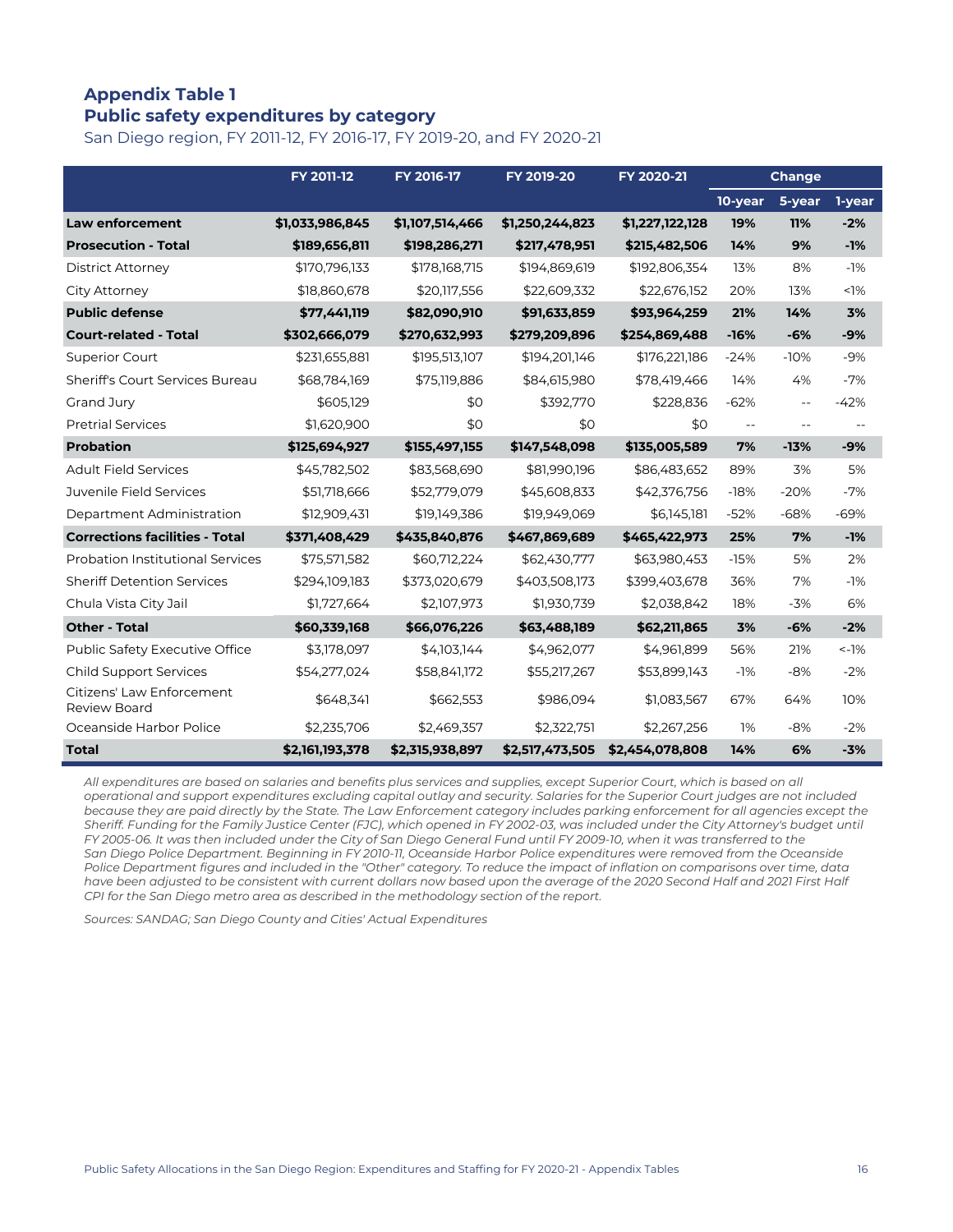# **Appendix Table 2 Public safety staffing by category**

San Diego region, FY 2011-12, FY 2016-17, FY 2019-20, and FY 2020-21

|                                           | FY 2011-12 | FY 2016-17 | FY 2019-20 | FY 2020-21 | <b>Change</b>            |                |                |
|-------------------------------------------|------------|------------|------------|------------|--------------------------|----------------|----------------|
|                                           |            |            |            |            | 10-year                  | 5-year         | 1-year         |
| <b>Law enforcement - Total</b>            | 5,544.20   | 5,807.70   | 5,939.61   | 5,927.61   | 7%                       | 2%             | $~1\%$         |
| Sworn                                     | 4,075.50   | 4,241.00   | 4,319.00   | 4,328.00   | 6%                       | 2%             | $1\%$          |
| Non-sworn                                 | 1,468.70   | 1,566.70   | 1,620.61   | 1,599.61   | 9%                       | 2%             | $-1%$          |
| <b>Prosecution - Total</b>                | 1,182.50   | 1,114.00   | 1,168.00   | 1,167.00   | $-1%$                    | 5%             | $~1\%$         |
| District Attorney - Total                 | 1,022.00   | 943.00     | 991.00     | 991.00     | $-3%$                    | 5%             | 0%             |
| Attorneys                                 | 322.00     | 321.00     | 335.00     | 335.00     | 4%                       | 4%             | 0%             |
| Investigators                             | 189.00     | 125.00     | 135.00     | 135.00     | $-29%$                   | 8%             | 0%             |
| Other                                     | 511.00     | 497.00     | 521.00     | 521.00     | 2%                       | 5%             | 0%             |
| City Attorney - Total                     | 160.50     | 171.00     | 177.00     | 176.00     | 10%                      | 3%             | $-1%$          |
| Attorneys                                 | 60.25      | 70.00      | 73.00      | 73.00      | 21%                      | 4%             | 0%             |
| Investigators                             | 8.00       | 14.00      | 14.00      | 14.00      | $\overline{\phantom{a}}$ | $\sim$ $\sim$  | $\overline{a}$ |
| Other                                     | 92.25      | 87.00      | 90.00      | 89.00      | $-4%$                    | 2%             | $-1%$          |
| <b>Public defense - Total</b>             | 344.00     | 365.00     | 400.00     | 414.00     | 20%                      | 13%            | 4%             |
| Attorneys                                 | 214.00     | 225.00     | 237.00     | 241.00     | 13%                      | 7%             | 2%             |
| Investigators                             | 46.00      | 48.00      | 57.00      | 62.00      | 35%                      | 29%            | 9%             |
| Other                                     | 84.00      | 92.00      | 106.00     | 111.00     | 32%                      | 21%            | 5%             |
| <b>Court-related - Total</b>              | 1,898.13   | 1,725.71   | 1,672.60   | 1,604.28   | $-16%$                   | $-7%$          | $-4%$          |
| Commissioners/referees                    | 25.00      | 21.00      | 16.00      | 15.00      | $\overline{a}$           | $\overline{a}$ |                |
| Other                                     | 1,435.13   | 1,239.71   | 1,191.60   | 1,121.28   | $-22%$                   | $-10%$         | $-6%$          |
| <b>Sheriff's Court Services Bureau</b>    | 415.00     | 464.00     | 464.00     | 467.00     | 13%                      | 1%             | 1%             |
| Grand Jury                                | 1.00       | 1.00       | 1.00       | 1.00       | $-$                      | $\overline{a}$ | $-$            |
| <b>Pretrial services</b>                  | 22.00      | 0.00       | 0.00       | 0.00       | $\overline{a}$           | $\overline{a}$ | $-$            |
| <b>Probation - Total</b>                  | 711.00     | 826.00     | 665.00     | 627.00     | $-12%$                   | $-24%$         | $-6%$          |
| <b>Probation Officers</b>                 | 504.00     | 593.00     | 449.00     | 417.00     | $-17%$                   | $-30%$         | $-7%$          |
| Other                                     | 207.00     | 233.00     | 216.00     | 210.00     | 1%                       | $-10%$         | $-3%$          |
| <b>Corrections facilities - Total</b>     | 2,459.00   | 2,743.00   | 2,773.00   | 2,711.00   | 10%                      | $-1%$          | $-2%$          |
| Sheriff Sworn                             | 1,034.00   | 1,263.00   | 1,270.00   | 1,266.00   | 22%                      | $1\%$          | $< -1%$        |
| <b>Probation Officers</b>                 | 469.00     | 378.00     | 364.00     | 347.00     | $-26%$                   | $-8%$          | $-5%$          |
| Chula Vista City Jail Sworn               | 0.00       | 0.00       | 0.00       | 0.00       | $-$                      | $\overline{a}$ |                |
| Non-sworn corrections                     | 956.00     | 1,102.00   | 1,139.00   | 1,098.00   | 15%                      | $< -1\%$       | $-4%$          |
| <b>Other - Total</b>                      | 495.00     | 534.00     | 525.00     | 489.00     | $-1%$                    | $-8%$          | $-7%$          |
| Public Safety Executive Office            | 11.00      | 10.00      | 14.00      | 14.00      | $-$                      | $\overline{a}$ |                |
| <b>Child Support Services</b>             | 472.00     | 512.00     | 497.00     | 461.00     | $-2%$                    | $-10%$         | $-7%$          |
| Citizens' Law Enforcement<br>Review Board | 3.00       | 3.00       | 5.00       | 5.00       | $-$                      | $\sim$         |                |
| Oceanside Harbor Police                   | 9.00       | 9.00       | 9.00       | 9.00       |                          | $\overline{a}$ |                |
| <b>Total</b>                              | 12,634     | 13,115     | 13,143     | 12,940     | 2%                       | $-1%$          | $-2%$          |

*Note: All staffing numbers include positions authorized (budgeted) to be filled. Percent changes are not presented for comparison numbers equaling 30 or less. The Law Enforcement category includes parking enforcement for all agencies except Sheriff. Staffing for the Family Justice Center (FJC), which opened in FY 2002-03, was included under the City Attorney's budget until FY 2005-06. It was then included under the City of San Diego General Fund until FY 2009-10, when it was transferred to the San Diego Police Department. Non-Sworn Corrections includes non-sworn staff who work in corrections facilities run by the Sheriff's and Probation Departments and, for FY 2003-04 and later, Chula Vista Jail. As of FY 2010-11, Oceanside Harbor Police staffing is included in the "Other" category.*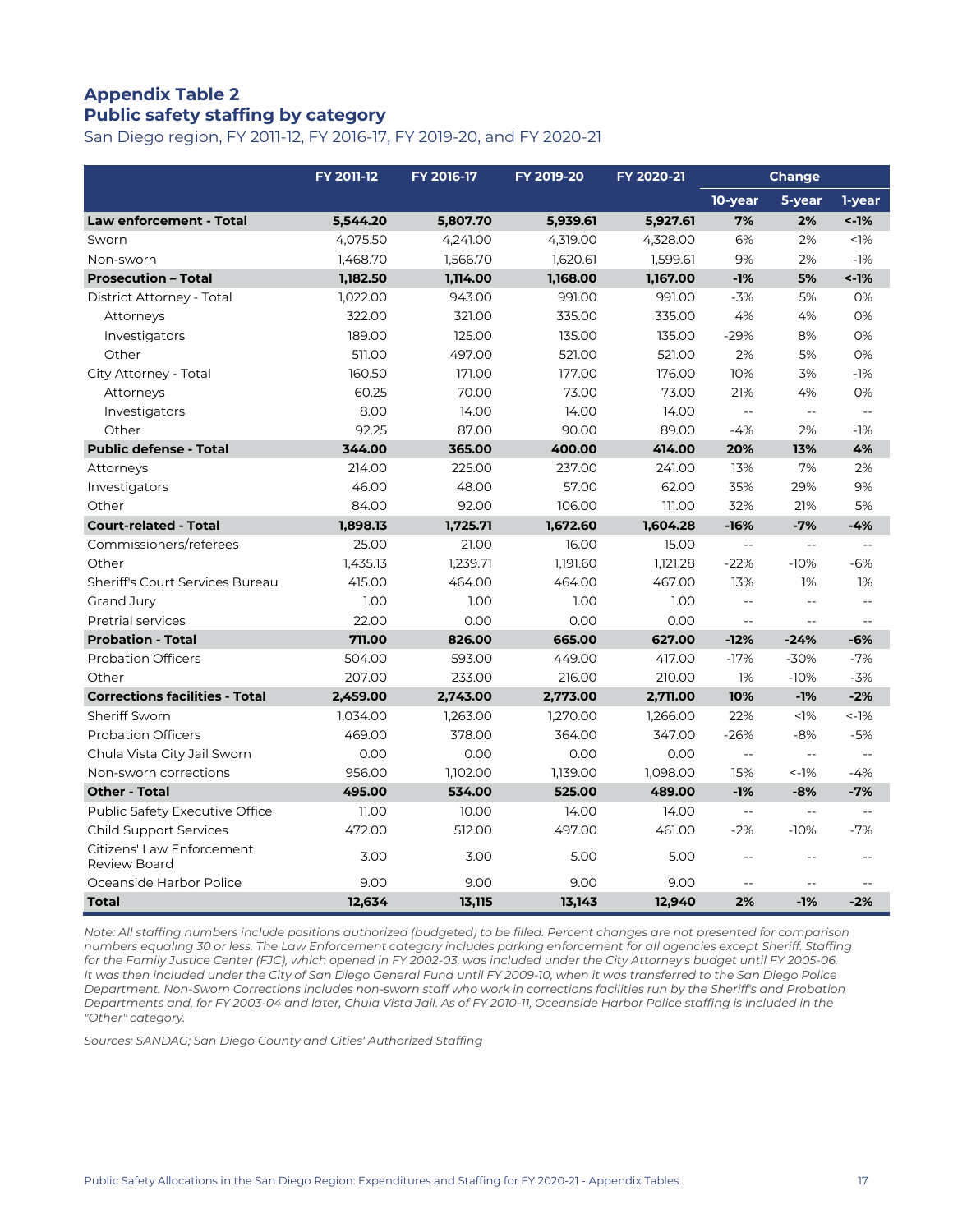### **Appendix Table 3 Law enforcement agency expenditures by jurisdiction**

San Diego region, FY 2011-12 FY 2016-17, FY 2019-20, and FY 2020-21

|                        | FY 2011-12      | FY 2016-17      | FY 2019-20      | FY 2020-21      |                | Change     |        |
|------------------------|-----------------|-----------------|-----------------|-----------------|----------------|------------|--------|
|                        |                 |                 |                 |                 | 10-year 5-year |            | 1-year |
| Carlsbad               | \$33,083,957    | \$36,012,259    | \$41,220,840    | \$37,184,879    | 12%            | 3%         | $-10%$ |
| Chula Vista            | \$49,330,659    | \$53,686,638    | \$63,628,475    | \$64,651,642    | 31%            | 20%        | 2%     |
| Coronado               | \$11,416,579    | \$12,462,636    | \$13,756,478    | \$14,066,934    | 23%            | 13%        | 2%     |
| El Cajon               | \$29,509,377    | \$32,886,494    | \$36,495,645    | \$36,516,371    | 24%            | 11%        | $1\%$  |
| Escondido              | \$39,340,385    | \$43,522,435    | \$45,591,877    | \$44,371,260    | 13%            | 2%         | $-3%$  |
| La Mesa                | \$17,819,328    | \$18,522,838    | \$19,536,872    | \$20,244,965    | 14%            | 9%         | 4%     |
| National City          | \$22,775,657    | \$22,935,283    | \$25,860,303    | \$25,256,588    | 11%            | 10%        | $-2%$  |
| Oceanside              | \$53,610,921    | \$57,626,534    | \$59,441,378    | \$56,914,243    | 6%             | $-1%$      | $-4%$  |
| San Diego              | \$446,803,287   | \$467,399,545   | \$549,475,160   | \$533,302,792   | 19%            | 14%        | $-3%$  |
| <b>Sheriff - Total</b> | \$294,785,993   | \$322,580,711   | \$353,979,467   | \$356,483,974   | 21%            | <b>11%</b> | 1%     |
| Del Mar                | \$2,024,800     | \$2,279,150     | \$2,500,052     | \$2,540,510     | 26%            | 12%        | 2%     |
| Encinitas              | \$13,301,994    | \$14,595,114    | \$15,985,866    | \$16,191,249    | 22%            | 11%        | 1%     |
| Imperial Beach         | \$6,564,576     | \$7,310,676     | \$7,665,797     | \$7,530,887     | 15%            | 3%         | $-2%$  |
| Lemon Grove            | \$5,113,989     | \$5,674,603     | \$6,200,388     | \$6,053,857     | 18%            | 7%         | $-2%$  |
| Poway                  | \$11,004,004    | \$11,972,839    | \$13,096,083    | \$13,284,091    | 21%            | 11%        | 1%     |
| San Marcos             | \$16,701,926    | \$18,515,774    | \$20,861,023    | \$20,943,725    | 25%            | 13%        | $1\%$  |
| Santee                 | \$13,653,845    | \$14,373,024    | \$15,334,815    | \$15,569,293    | 14%            | 8%         | 2%     |
| Solana Beach           | \$3,635,162     | \$4,045,351     | \$4,449,048     | \$4,508,798     | 24%            | 12%        | 1%     |
| Vista                  | \$19,981,597    | \$22,073,292    | \$24,430,828    | \$24,425,432    | 22%            | 11%        | 0%     |
| <b>Harbor Police</b>   | \$35,510,702    | \$39,879,093    | \$41,258,328    | \$38,128,480    | 7%             | $-4%$      | -8%    |
| <b>Total</b>           | \$1,033,986,845 | \$1,107,514,466 | \$1,250,244,823 | \$1,227,122,128 | 19%            | <b>11%</b> | $-2%$  |

*Note: All expenditures are based on salaries and benefits plus services and supplies. To reduce the impact of inflation on comparisons over time, data have been adjusted to be consistent with current dollars now based upon the average of the 2020 Second Half and 2021 First Half CPI for the San Diego metro area as described in the methodology section of the report. In order to increase comparability, parking enforcement is included in the expenditures for all agencies, except Sheriff total and contract cities (i.e., Del Mar, Encinitas, Imperial Beach, Lemon Grove, Poway, San Marcos, Santee, Solana Beach, and Vista), regardless of whether that agency usually includes parking enforcement in their expenditures. Family Justice Center (FJC) was transferred to the San Diego Police Department in FY 2009-10. Sheriff total and contract cities do not include Court or Detention Services. Data for the Sheriff's contract cities were obtained from the Sheriff's Department and include only Sheriff contract amounts. The Sheriff total includes actual expenditures for the contract cities and unincorporated areas, as well as for services, such as search and rescue, which are provided to the entire region, as described in the methodology.*

*Sources: SANDAG; San Diego County and Cities' Actual Expenditures*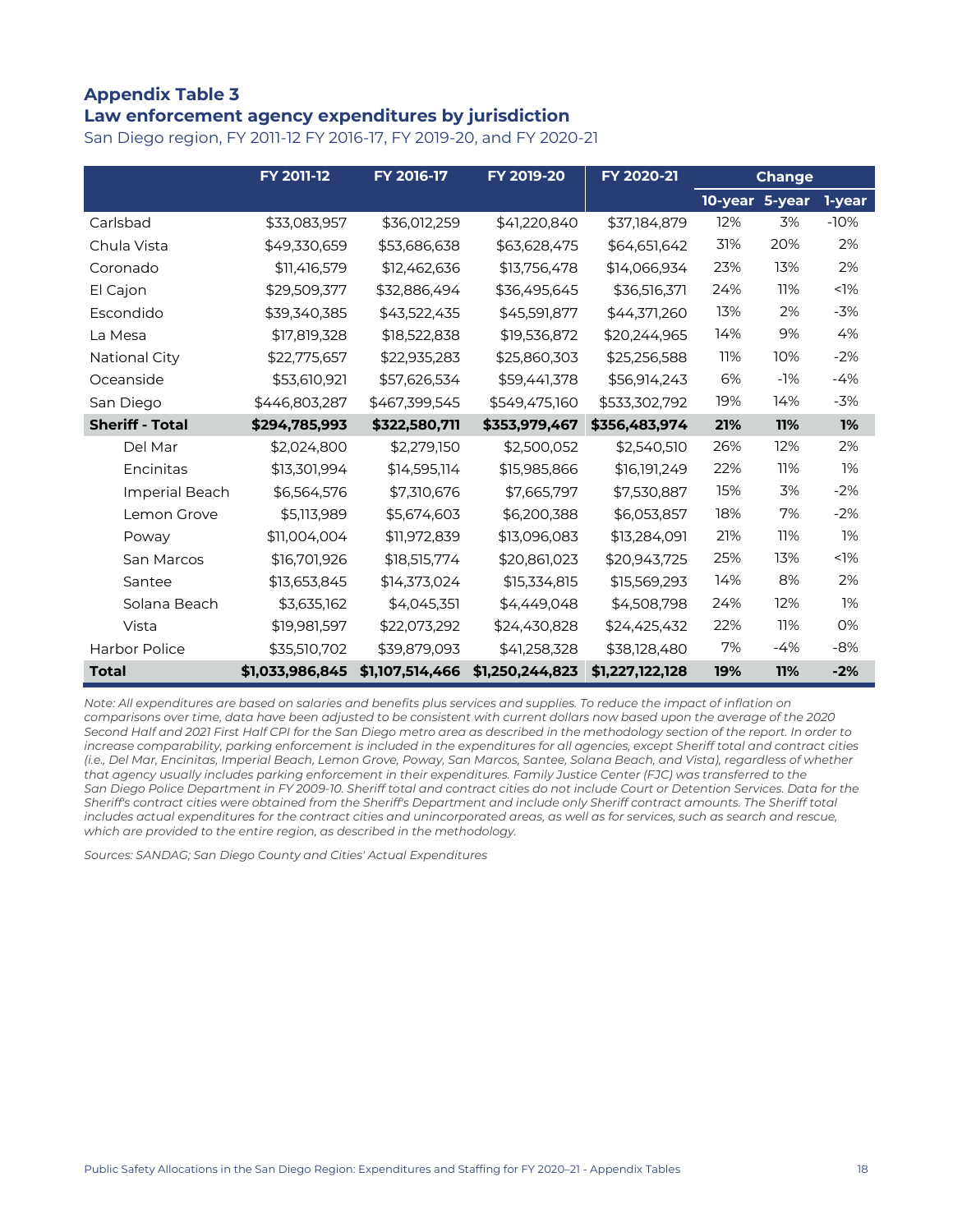### **Appendix Table 4 Sworn law enforcement agency personnel by jurisdiction**

San Diego region, FY 2011-12, FY 2016-17, FY 2019-20, and FY 2020-21

|                        | FY 2011-12 | FY 2016-17 | FY 2019-20 | FY 2020-21 |                          | <b>Change</b>            |          |
|------------------------|------------|------------|------------|------------|--------------------------|--------------------------|----------|
|                        |            |            |            |            | 10-year                  | 5-year                   | 1-year   |
| Carlsbad               | 115.00     | 113.00     | 129.00     | 129.00     | 12%                      | 14%                      | 0%       |
| Chula Vista            | 229.00     | 239.00     | 261.00     | *283.00    | 24%                      | 18%                      | 8%       |
| Coronado               | 44.00      | 45.00      | 46.00      | 46.00      | 5%                       | 2%                       | 0%       |
| El Cajon               | 120.00     | 122.00     | 126.00     | *126.00    | 5%                       | 3%                       | 0%       |
| Escondido              | 150.00     | 159.00     | 159.00     | 154.00     | 3%                       | $-3%$                    | $-3%$    |
| La Mesa                | 68.00      | 68.00      | 69.00      | 69.00      | 1%                       | 1%                       | 0%       |
| National City          | 87.00      | 92.00      | 90.00      | 86.00      | $-1%$                    | $-7%$                    | $-4%$    |
| Oceanside              | 202.00     | 216.00     | 218.00     | 217.00     | 7%                       | $1\%$                    | $< -1\%$ |
| San Diego              | 1,969.50   | 2,039.00   | 2,043.00   | 2,036.00   | 3%                       | $< -1%$                  | $< -1\%$ |
| <b>Sheriff - Total</b> | 961.00     | 1,014.00   | 1,038.00   | *1,042.00  | 8%                       | 3%                       | $1\%$    |
| Del Mar                | 10.00      | 10.00      | 10.00      | 10.00      | $\overline{\phantom{m}}$ | $-\,-$                   |          |
| Encinitas              | 61.00      | 60.00      | 61.00      | 61.00      | 0%                       | 2%                       | 0%       |
| Imperial Beach         | 29.00      | 28.00      | 28.00      | 27.00      | $- -$                    | $- -$                    |          |
| Lemon Grove            | 23.00      | 24.00      | 24.00      | 23.00      | $- -$                    | $- -$                    |          |
| Poway                  | 50.00      | 49.00      | 49.00      | 50.00      | <b>O%</b>                | 2%                       | 2%       |
| San Marcos             | 78.00      | 79.00      | 81.00      | 81.00      | 4%                       | 3%                       | 0%       |
| Santee                 | 61.00      | 60.00      | 60.00      | 60.00      | $-2%$                    | 0%                       | 0%       |
| Solana Beach           | 17.00      | 17.00      | 17.00      | 17.00      | $\overline{\phantom{m}}$ | $\overline{\phantom{a}}$ |          |
| Vista                  | 92.00      | 93.00      | 94.00      | 93.00      | 1%                       | 0%                       | $-1%$    |
| Harbor Police          | 130.00     | 134.00     | 140.00     | 140.00     | 8%                       | 4%                       | 0%       |
| <b>Total</b>           | 4,075.50   | 4,241.00   | 4,319.00   | 4,328.00   | 6%                       | 2%                       | 1%       |

*\* Chula Vista sworn officer total includes 7 frozen positions, El Cajon sworn officer total includes 3 frozen positions and the Sheriff includes 31 frozen positions. A frozen position is one that has been budgeted for, but has not been filled, and may be filled in the future. This status is used if there is a hiring freeze, or if a position is deliberately left vacant to utilize salary savings and indicates that an agency is operating without all necessary sworn officers.*

*Note: All staffing numbers reflect positions authorized (budgeted) to be filled. As of FY 2009-10, staffing numbers include unfilled staff positions. Percent changes are not presented for comparison numbers equaling 30 or less. Sheriff total and contract cities do not include Court or Detention Services.*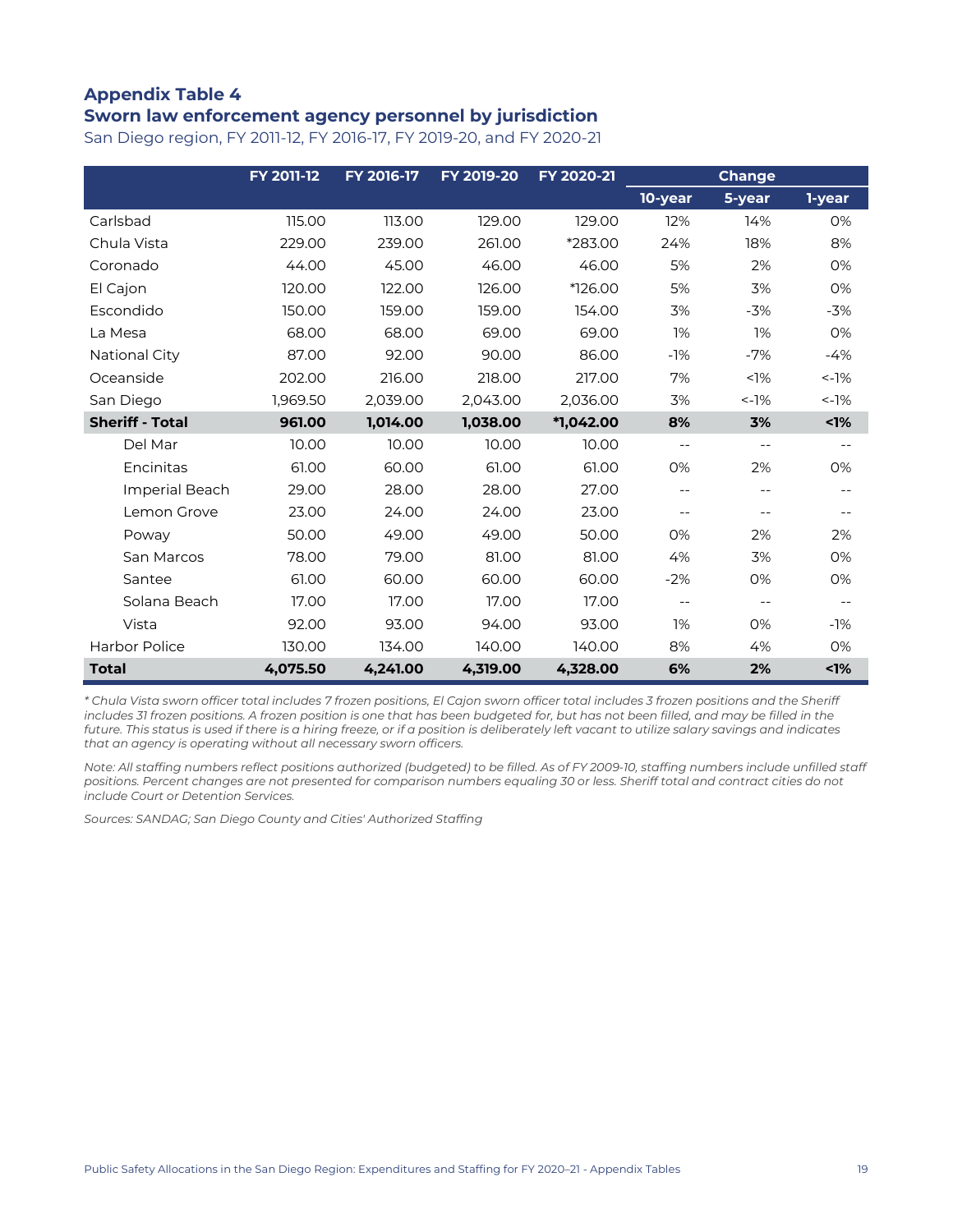# **Appendix Table 5**

# **Non-sworn law enforcement agency personnel by jurisdiction**

San Diego region, FY 2011-12, FY 2016-17, FY 2019-20, and FY 2020-21

|                      | <b>FY 2011-12</b> | FY 2016-17 | FY 2019-20 | FY 2020-21 |         | <b>Change</b> |            |
|----------------------|-------------------|------------|------------|------------|---------|---------------|------------|
|                      |                   |            |            |            | 10-Year | 5-Year        | 1-Year     |
| Carlsbad             | 47.00             | 54.00      | 55.00      | 55.00      | 17%     | 2%            | 0%         |
| Chula Vista          | 80.00             | 85.50      | 99.50      | 102.50     | 28%     | 20%           | 3%         |
| Coronado             | 19.25             | 22.75      | 23.75      | 23.75      | $- -$   | --            |            |
| El Cajon             | 66.70             | 64.20      | 62.00      | 62.00      | -7%     | $-3\%$        | 0%         |
| Escondido            | 56.00             | 58.00      | 58.00      | 56.00      | 0%      | $-3%$         | $-3%$      |
| La Mesa              | 29.50             | 27.50      | 29.50      | 29.50      | $- -$   | $- -$         | $ -$       |
| <b>National City</b> | 38.00             | 37.00      | 39.00      | 37.00      | $-3%$   | 0%            | -5%        |
| Oceanside            | 89.00             | 96.00      | 92.86      | 92.86      | 4%      | $-3%$         | 0%         |
| San Diego            | 504.25            | 557.75     | 562.00     | 546.00     | 8%      | $-2%$         | -3%        |
| Sheriff - Total      | 506.00            | 528.00     | 558.00     | 556.00     | 10%     | 5%            | $\leq$ -1% |
| Harbor Police        | 33.00             | 36.00      | 41.00      | 39.00      | 18%     | 8%            | -5%        |
| <b>Total</b>         | 1,468.70          | 1,566.70   | 1,620.61   | 1,599.61   | 9%      | 2%            | $-1%$      |

*Note: All staffing numbers reflect positions authorized (budgeted) to be filled. Percent changes are not presented for comparison numbers equaling 30 or less. In order to increase comparability, parking enforcement personnel are included for all agencies, except Sheriff, regardless of whether that agency usually includes parking enforcement in their budget. For Escondido, non-sworn staff are based on full-time positions only. Family Justice Center (FJC) was transferred to the San Diego Police Department in FY 2009-10. Sheriff total does not include Court or Detention Services.*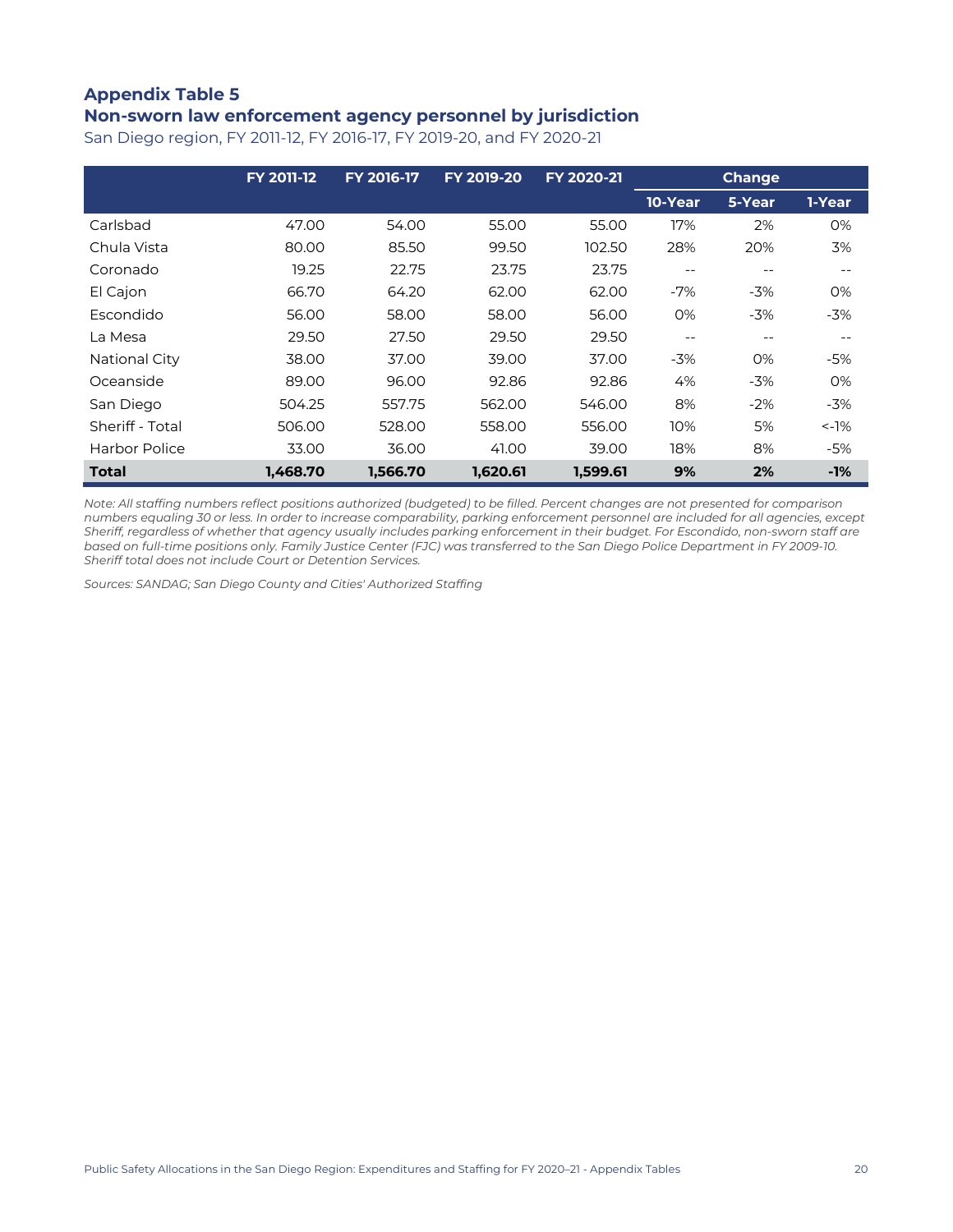### **Appendix Table 6 Total law enforcement agency personnel by jurisdiction**

| San Diego region, FY 2011-12, FY 2016-17, FY 2019-20, and FY 2020-21 |  |
|----------------------------------------------------------------------|--|
|----------------------------------------------------------------------|--|

|                      | <b>FY 2011-12</b> | FY 2016-17 | FY 2019-20 | FY 2020-21 |         | <b>Change</b> |          |
|----------------------|-------------------|------------|------------|------------|---------|---------------|----------|
|                      |                   |            |            |            | 10-Year | 5-Year        | 1-Year   |
| Carlsbad             | 162.00            | 167.00     | 184.00     | 184.00     | 14%     | 10%           | 0%       |
| Chula Vista          | 309.00            | 324.50     | 360.50     | *385.50    | 25%     | 19%           | 7%       |
| Coronado             | 63.25             | 67.75      | 69.75      | 69.75      | 10%     | 3%            | 0%       |
| El Cajon             | 186.70            | 186.20     | 188.00     | *188.00    | 1%      | 1%            | 0%       |
| Escondido            | 206.00            | 217.00     | 217.00     | 210.00     | 2%      | -3%           | -3%      |
| La Mesa              | 97.50             | 95.50      | 98.50      | 98.50      | 1%      | 3%            | 0%       |
| <b>National City</b> | 125.00            | 129.00     | 129.00     | 123.00     | $-2%$   | $-5%$         | -5%      |
| Oceanside            | 291.00            | 312.00     | 310.86     | 309.86     | 6%      | $-1%$         | $< -1\%$ |
| San Diego            | 2,473.75          | 2.596.75   | 2.605.00   | 2,582.00   | 4%      | $-1%$         | $-1%$    |
| Sheriff - Total      | 1.467.00          | 1.542.00   | 1,596.00   | *1.598.00  | 9%      | 4%            | $< 1\%$  |
| Harbor Police        | 163.00            | 170.00     | 181.00     | 179.00     | 10%     | 5%            | -1%      |
| <b>Total</b>         | 5,544.20          | 5,807.70   | 5,939.61   | 5,927.61   | 7%      | 2%            | $~1\%$   |

*\* Chula Vista includes 7 frozen positions, El Cajon sworn includes 3 frozen positions, and the Sheriff includes 31 frozen positions. A frozen position is one that has been budgeted for, but has not been filled, and may be filled in the future. This status is used if there is a hiring freeze, or if a position is deliberately left vacant to utilize salary savings and indicates that an agency is operating without all necessary sworn officers.*

*Note: All staffing numbers reflect positions authorized (budgeted) to be filled. In order to increase comparability, parking enforcement personnel are included for all agencies, except Sheriff, regardless of whether that agency usually includes parking enforcement in their budget. Family Justice Center (FJC) was transferred to the San Diego Police Department in FY 2009-10. Sheriff total does not include Court or Detention Services.*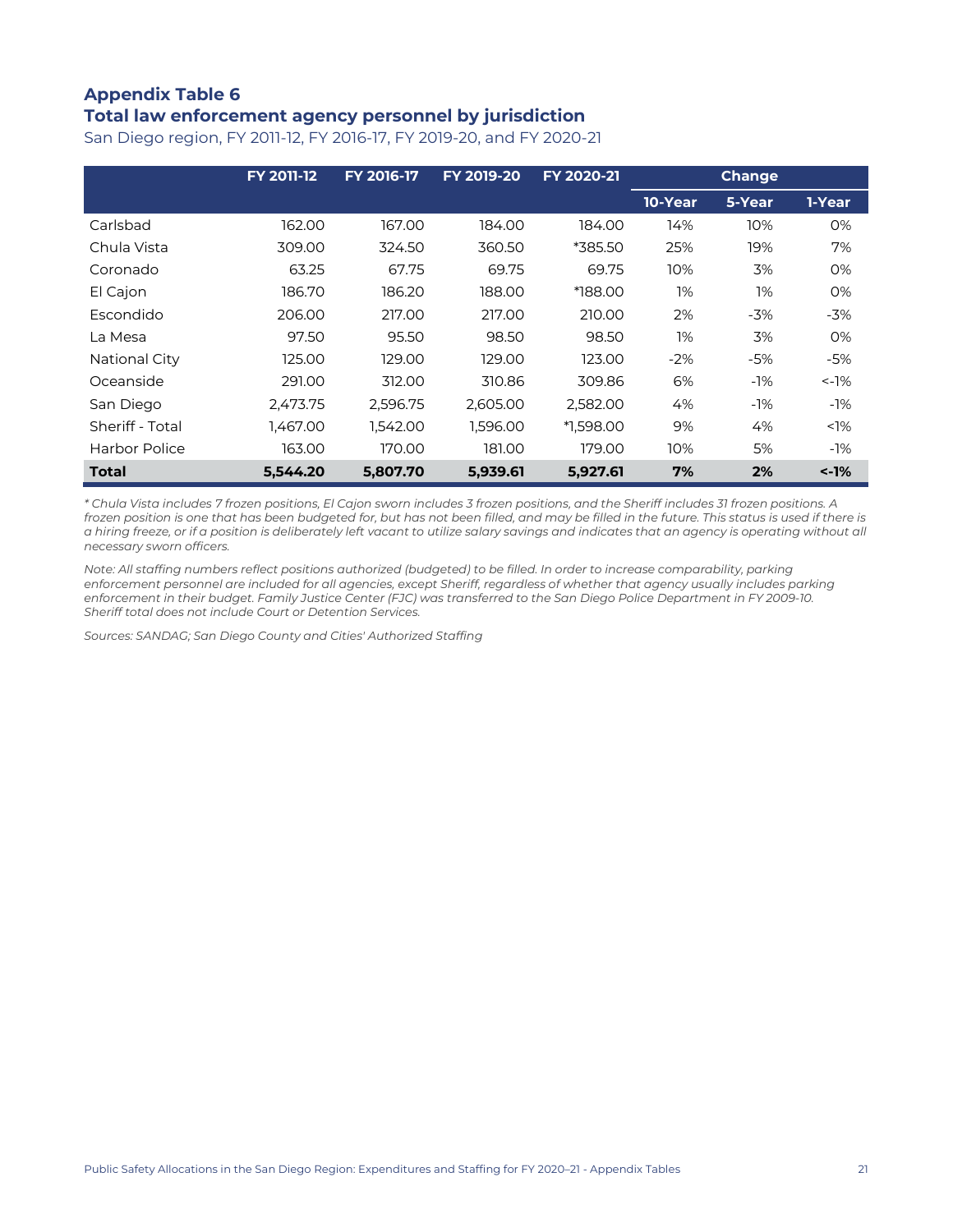### **Appendix Table 7 Sworn officers per 1,000 population by jurisdiction**

San Diego region, FY 2011-12, FY 2016-17, FY 2019-20, and FY 2020-21

|                        | <b>FY 2011-12</b> | FY 2016-17 | FY 2019-20 | FY 2020-21 |          | <b>Change</b> |        |
|------------------------|-------------------|------------|------------|------------|----------|---------------|--------|
|                        |                   |            |            |            | 10-year  | 5-year        | 1-year |
| Carlsbad               | 1.08              | 1.00       | 1.14       | 1.13       | 5%       | 13%           | $-1%$  |
| Chula Vista            | 0.93              | 0.91       | 0.96       | $*1.04$    | 12%      | 14%           | 8%     |
| Coronado               | 1.88              | 1.80       | 1.93       | 2.15       | 14%      | 19%           | 11%    |
| El Cajon               | 1.20              | 1.18       | 1.21       | $*1.21$    | 1%       | 3%            | 0%     |
| Escondido              | 1.03              | 1.05       | 1.04       | 1.01       | $-2%$    | $-4%$         | $-3%$  |
| La Mesa                | 1.17              | 1.14       | 1.15       | 1.15       | $-2%$    | 1%            | 0%     |
| National City          | 1.48              | 1.51       | 1.45       | 1.38       | $-7%$    | $-9%$         | $-5%$  |
| Oceanside              | 1.20              | 1.23       | 1.23       | 1.22       | 2%       | $-1%$         | $-1%$  |
| San Diego              | 1.50              | 1.46       | 1.43       | 1.42       | $-5%$    | $-3%$         | $-1%$  |
| <b>Sheriff - Total</b> | 1.11              | 1.13       | 1.14       | $*1.15$    | 4%       | 2%            | 1%     |
| Del Mar                | 2.38              | 2.35       | 2.34       | 2.34       | $-2%$    | $< -1\%$      | 0%     |
| Encinitas              | 1.02              | 0.97       | 0.98       | 0.98       | $-4%$    | 1%            | 0%     |
| Imperial Beach         | 1.09              | 1.02       | 1.00       | 0.96       | $-12%$   | $-6%$         | $-4%$  |
| Lemon Grove            | 0.90              | 0.91       | 0.91       | 0.87       | $-3%$    | $-4%$         | $-4%$  |
| Poway                  | 1.04              | 0.99       | 0.99       | 1.01       | $-3%$    | 2%            | 2%     |
| San Marcos             | 0.92              | 0.85       | 0.84       | 0.83       | $-10%$   | $-2%$         | $-1%$  |
| Santee                 | 1.12              | 1.06       | 1.04       | 1.03       | $-8%$    | $-3%$         | $-1%$  |
| Solana Beach           | 1.31              | 1.24       | 1.23       | 1.23       | $-6%$    | $-1%$         | 0%     |
| Vista                  | 0.97              | 0.94       | 0.92       | 0.90       | $-7%$    | $-4%$         | $-2%$  |
| <b>Total</b>           | 1.30              | 1.29       | 1.29       | 1.29       | $< -1\%$ | $1\%$         | $1\%$  |

*\* Chula Vista sworn officer total includes 7 frozen positions, El Cajon sworn officer total includes 3 frozen positions, and the Sheriff includes 31 frozen positions. A frozen position is one that has been budgeted for, but has not been filled, and may be filled in the*  future. This status is used if there is a hiring freeze, or if a position is deliberately left vacant to utilize salary savings and indicates *that an agency is operating without all necessary sworn officers.*

*Note: All staffing numbers reflect positions authorized (budgeted) to be filled. As of FY 2009-10, staffing numbers include unfilled staff positions. Sheriff total and contract cities do not include Court or Detention Services.*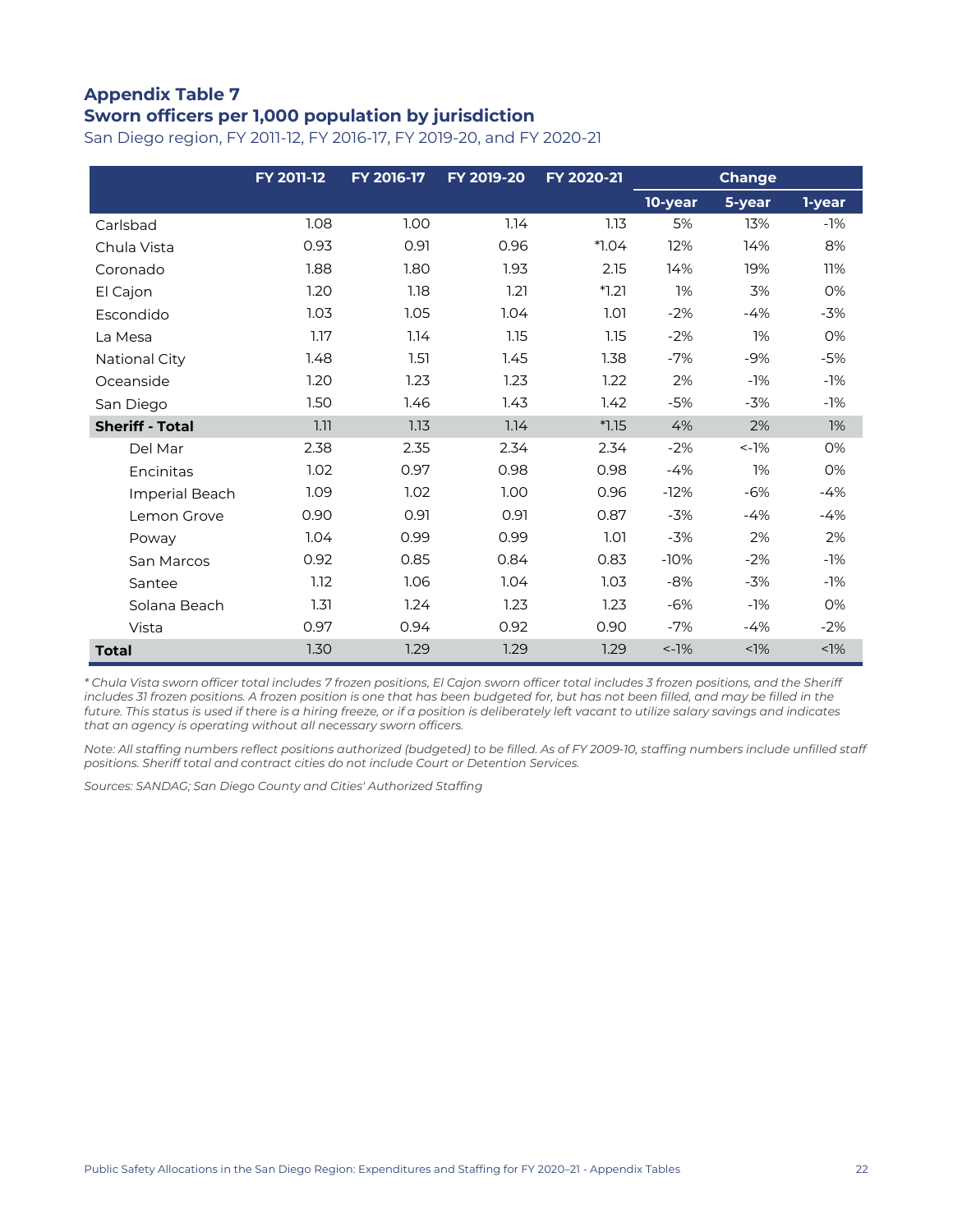### **Appendix Table 8 Law enforcement expenditures per capita**

San Diego region, FY 2011-12, FY 2016-17, FY 2019-20, and FY 2020-21

|                        | <b>FY 2011-12</b> | FY 2016-17 | FY 2019-20 | FY 2020-21 |         | <b>Change</b> |          |
|------------------------|-------------------|------------|------------|------------|---------|---------------|----------|
|                        |                   |            |            |            | 10-year | 5-year        | 1-year   |
| Carlsbad               | \$309.87          | \$320.22   | \$362.75   | \$324.86   | 5%      | 1%            | $-10%$   |
| Chula Vista            | \$199.89          | \$203.92   | \$234.76   | \$237.51   | 19%     | 16%           | 1%       |
| Coronado               | \$488.31          | \$498.70   | \$577.66   | \$657.92   | 35%     | 32%           | 14%      |
| El Cajon               | \$294.32          | \$318.05   | \$350.57   | \$349.80   | 19%     | 10%           | $< -1\%$ |
| Escondido              | \$270.48          | \$287.62   | \$299.18   | \$289.99   | 7%      | 1%            | $-3%$    |
| La Mesa                | \$306.37          | \$310.68   | \$326.56   | \$337.61   | 10%     | 9%            | 3%       |
| <b>National City</b>   | \$387.31          | \$375.35   | \$415.40   | \$406.71   | 5%      | 8%            | $-2%$    |
| Oceanside              | \$318.38          | \$327.07   | \$335.37   | \$320.94   | 1%      | $-2%$         | $-4%$    |
| San Diego              | \$340.04          | \$335.49   | \$384.63   | \$372.81   | 10%     | 11%           | $-3%$    |
| <b>Sheriff - Total</b> | \$341.47          | \$359.51   | \$390.26   | \$393.88   | 15%     | 10%           | 1%       |
| Del Mar                | \$482.67          | \$534.51   | \$584.81   | \$595.25   | 23%     | 11%           | 2%       |
| Encinitas              | \$221.73          | \$235.31   | \$257.44   | \$260.38   | 17%     | 11%           | 1%       |
| Imperial Beach         | \$247.71          | \$265.31   | \$274.43   | \$268.43   | 8%      | 1%            | $-2%$    |
| Lemon Grove            | \$200.31          | \$215.68   | \$234.63   | \$228.22   | 14%     | 6%            | $-3%$    |
| Poway                  | \$228.12          | \$242.82   | \$265.65   | \$269.25   | 18%     | 11%           | 1%       |
| San Marcos             | \$196.92          | \$198.26   | \$215.84   | \$215.45   | 9%      | 9%            | $< -1\%$ |
| Santee                 | \$251.59          | \$254.94   | \$265.40   | \$268.44   | 7%      | 5%            | 1%       |
| Solana Beach           | \$280.38          | \$295.32   | \$322.72   | \$325.83   | 16%     | 10%           | 1%       |
| Vista                  | \$211.35          | \$222.66   | \$239.29   | \$237.31   | 12%     | 7%            | $-1%$    |
| <b>Total</b>           | \$330.81          | \$337.13   | \$374.29   | \$367.03   | 11%     | 9%            | $-2%$    |

*Note: All expenditures are based on salaries and benefits plus services and supplies. To reduce the impact of inflation on comparisons over time, data have been adjusted to be consistent with current dollars now based upon the average of the 2016 Second Half and 2017 First Half CPI for the San Diego metro area as described in the methodology section of the report. In order to increase comparability, parking enforcement is included in the expenditures for all agencies, except Sheriff total and contract cities (i.e., Del Mar, Encinitas, Imperial Beach, Lemon Grove, Poway, San Marcos, Santee, Solana Beach, and Vista), regardless of whether that agency usually includes parking enforcement in their budget. Family Justice Center (FJC) was transferred to the San Diego Police Department in FY 2009-10. Sheriff total and contract cities do not include Court or Detention Services, but the total does include services provided to the entire region, as described in the methodology.*

*Sources: SANDAG; San Diego County and Cities' Actual Expenditures*